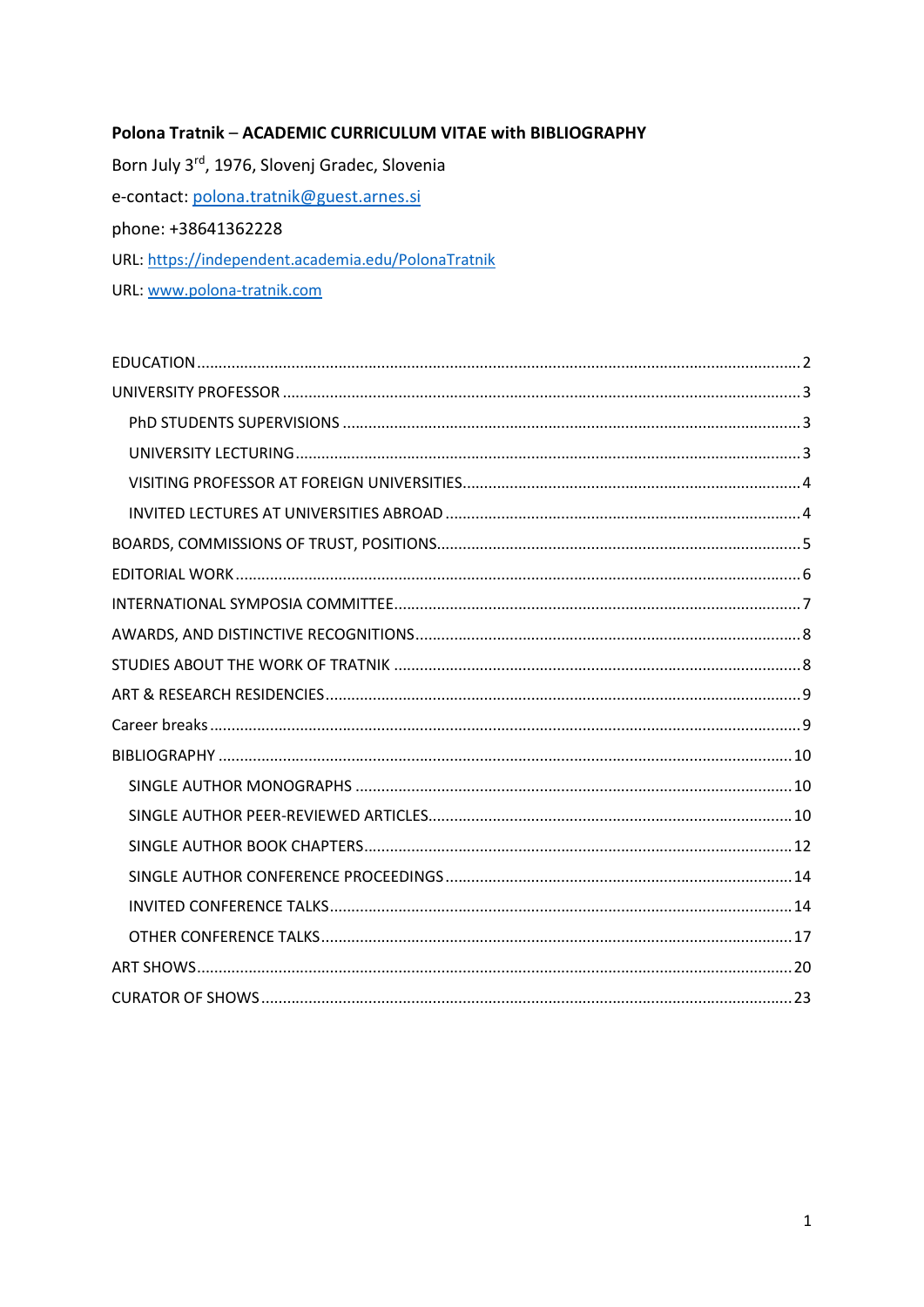# EDUCATION

07/12/2007 PhD / PhD program Philosophy and Theory of Visual Culture / Faculty of Humanities / University of Primorska

08/01/2002 Master of Arts / Academy of Fine Arts / University of Ljubljana

28/09/1999 Bachelor of Arts / Academy of Fine Arts / University of Ljubljana

# ACTUAL POSITIONS

New University – Faculty for Slovenian and International Studies, Dean (17. 1. 2020–16. 1. 2022).

scientific councilor at: Institute IRRIS (80 %); New University – Faculty for Slovenian and International Studies (10 %); Alma Mater Europaea – Institutum Studiorum Humanitiatis (20 %); Alma Mater Europaea – European Center Maribor (10 %).

# RESEARCH PROJECTS AND PROGRAMS

- 9. 2019 31. 8. 2022 principal investigator for the AMEU ISH: Erasmus + Strategic Partnership, Instituto de Biologia Molekular e cellular – IBMC (Porto), IT Universiteti Kobenhavn, AMEU ISH, Stichtung Waag Society, 2019-PT01-K203-061449, total value: 341.326 EUR
- 7. 2019–30. 6. 2022 principal investigator: Social Functions of Fairy Tales, scheme: Slovenian Research Agency, Institute: Alma Mater Europaea – Institutum Studiorum Humanitatis. Participating institute: IRRIS – Institute for a Research, Development, and Strategies of Society, Culture, and Environment. Total value: 300.000 EUR (100.000 EUR annually)
- 7. 2019–30. 6. 2022 project member: Creatures, Humans, Robots: Creation Theology Between Humanism and Posthumanism, scheme: Slovenian Research Agency, Institute: Alma Mater Europaea – Science and Research Center Koper, PI: Gorazd Andrejč. Value: 300.000 EUR (100.000 EUR annually)
- 1. 2016–10. 11. 2019 principal investigator of the national research program: Investigation of Cultural Formations, scheme: Slovenian Research Agency, institute: Alma Mater Europaea – Institutum Studiorum Humanitatis. PI in the years between 2016 and 2019. The PI prepared two successful applications at the public call for financing in the periods: 1. 1. 2017–31. 12. 2022 and 1. 1. 2019–31. 12. 2024. Total value of the program in the period 2016–2024 (as gained under the leadership of Tratnik): 840.000 EUR.
- 1. 2018–31. 12. 2019 principal investigator: Bilateral project Research of Cultural Formation Photography, with Binghamton University, USA (John Tagg, USA side), Alma Mater Europaea – Institutum Studiorum Humanitatis, scheme: Slovenian Research Agency.
- 2018 project member: Medio y especie: ecologia y ecolucion desde la filozofia natural, Facultad de Filosofía y Letras, Universidad Nacional Autónoma de México, PI: María Antonia González Valerio
- 2018–21 project member: Culture of memorizing the building of Slovenian nation and state, support: Slovenian Research Agency, institute: Institute for Research, Development, and Strategies of the Societies, Culture, and Environment (IRRIS), PI: Darko Darovec. Value: 300.000 EUR (100.000 EUR annually)
- 2015–17 project member: Complejidad y filosofía natural en el cruce de arte y ciencia, Facultad de Filosofía y Letras, Universidad Nacional Autónoma de México, PI: María Antonia González Valerio
- 2011–14 project member: Intervención de organismos vivos: Los límites del arte en el entrecruzamiento con la ciencia y la tecnología, Facultad de Filosofía y Letras, Universidad Nacional Autónoma de México, PI: María Antonia González Valerio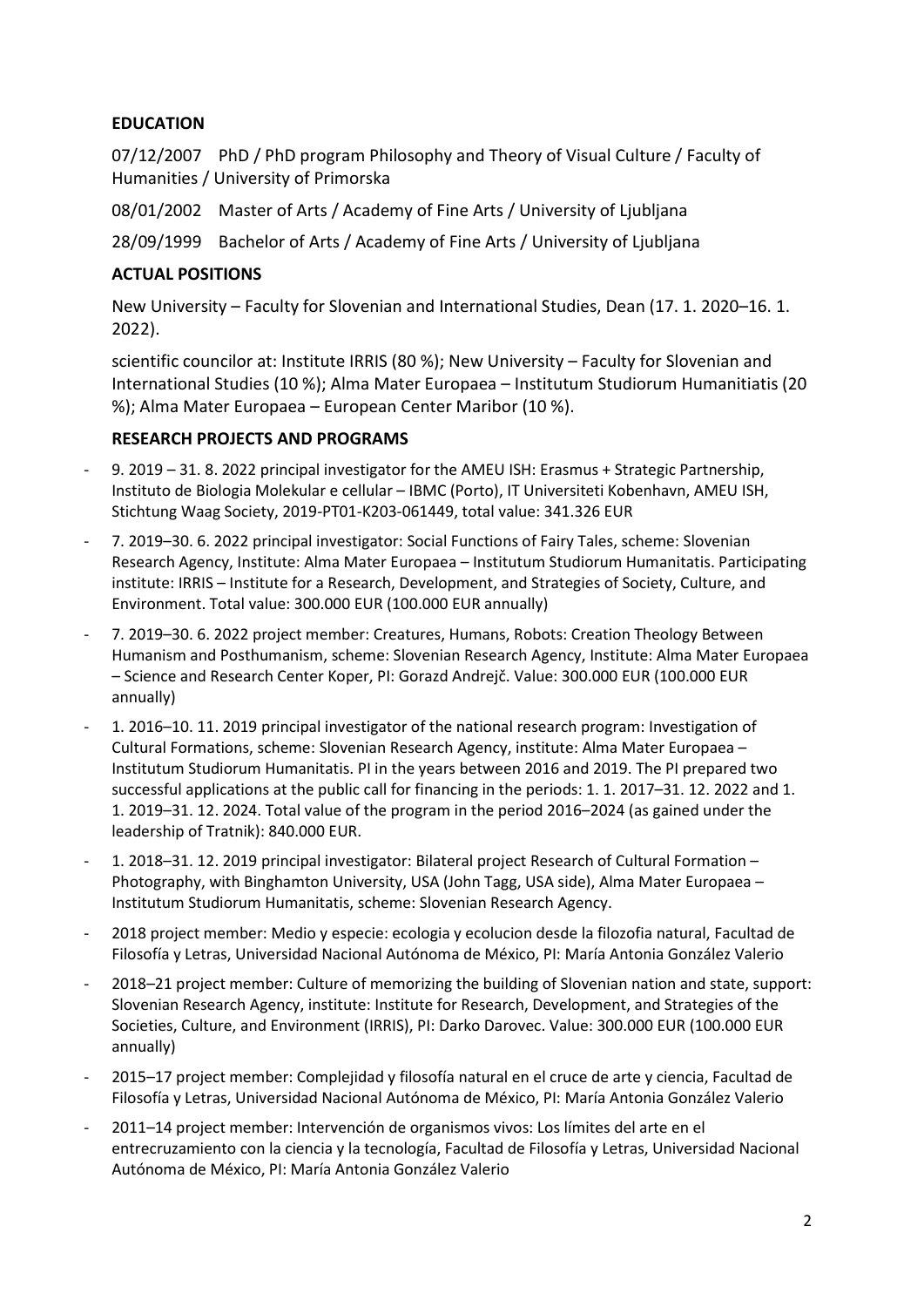- 2012 research fellowship: Fulbright Visiting Scholar Award research: Aesthetics, Culture and Avant-Garde Art after the Postmodern Turn, University of California Santa Cruz, support: USA
- 2011–13 project member: Animal Ethics as a Paradigm of Sustainable Development Ethics, support: Slovenian Research Agency, institute: Science and Research Centre, University of Primorska, PI: Lenart Škof. Value: 300.000 EUR (100.000 EUR annually)
- 2010–13 project member: Eco-Feminist Theology and Contemporary Ecological Crisis, support: Slovenian Research Agency, institute: Science and Research Centre, University of Primorska, PI: Nadja Furlan Štante. Value: 300.000 EUR (100.000 EUR annually)
- 2010–13 principal project investigator: Bios In Vitro, interdisciplinary research project, Ministry of Culture of Slovenia, institute: Horizonti in collaboration with Blood Transfusion Center of the Republic of Slovenia
- 2008–11 individual postdoctoral research fellowship: Critical, Resistant and Activist Strategies in Contemporary Art and Culture, postdoctoral fellowship, support: Slovenian Research Agency, institute: Science and Research Centre, University of Primorska. Value: 100.000 EUR (50.000 EUR annually)

# UNIVERSITY PROFESSOR

### PhD STUDENTS SUPERVISIONS

Alma Mater Europaea – Institutum Studiorum Humanitiatis:

- Maja Hawlina, Interpellation in the Nexus of Creative Industries, thesis confirmed: 27. 9. 2018.
- Gašper Bakač, Video Games in Art, thesis confirmed: 27. 9. 2018.
- co-supervision: Gorazd Bence, Donor Portraiture in the  $14<sup>th</sup>$  and  $15<sup>th</sup>$  Centuries in Styria, defended: 19. 5. 2017.

### Faculty of Humanities, University of Primorska:

- Monika Vrečar: Theory of a Medium: Vilém Flusser and Marshall McLuhan, defended: 24. 10. 2018.
- Mirjana Batinić, Discursive Analysis of Space and Time in Artwork of Fiona Tan, defended: 24.10. 2018.
- Jan Babnik, Contemporary Documentary Photography and Participation, defended: 9. 10. 2018.
- Špela Trošt, Genealogy of the Notion of Presence in Performative Arts, defended: 29. 3. 2016.
- Petra Bole, Jewellery as Art, defended: 30. 9. 2015.

# UNIVERSITY LECTURING

# Nova Univerza – Faculty for Slovenian and International Studies, 2018–:

- Culture in Slovenia

Academy of Fine Arts and Design, University of Ljubljana, BA and MA courses, 2016–:

- Media Theory, MA
- Contemporary Theory of Contemporary Art, MA
- Theory of Media and Media Art I-IV Faculty of Education, University of Maribor, BA and MA:
- Intermedia Art, MA, 2014–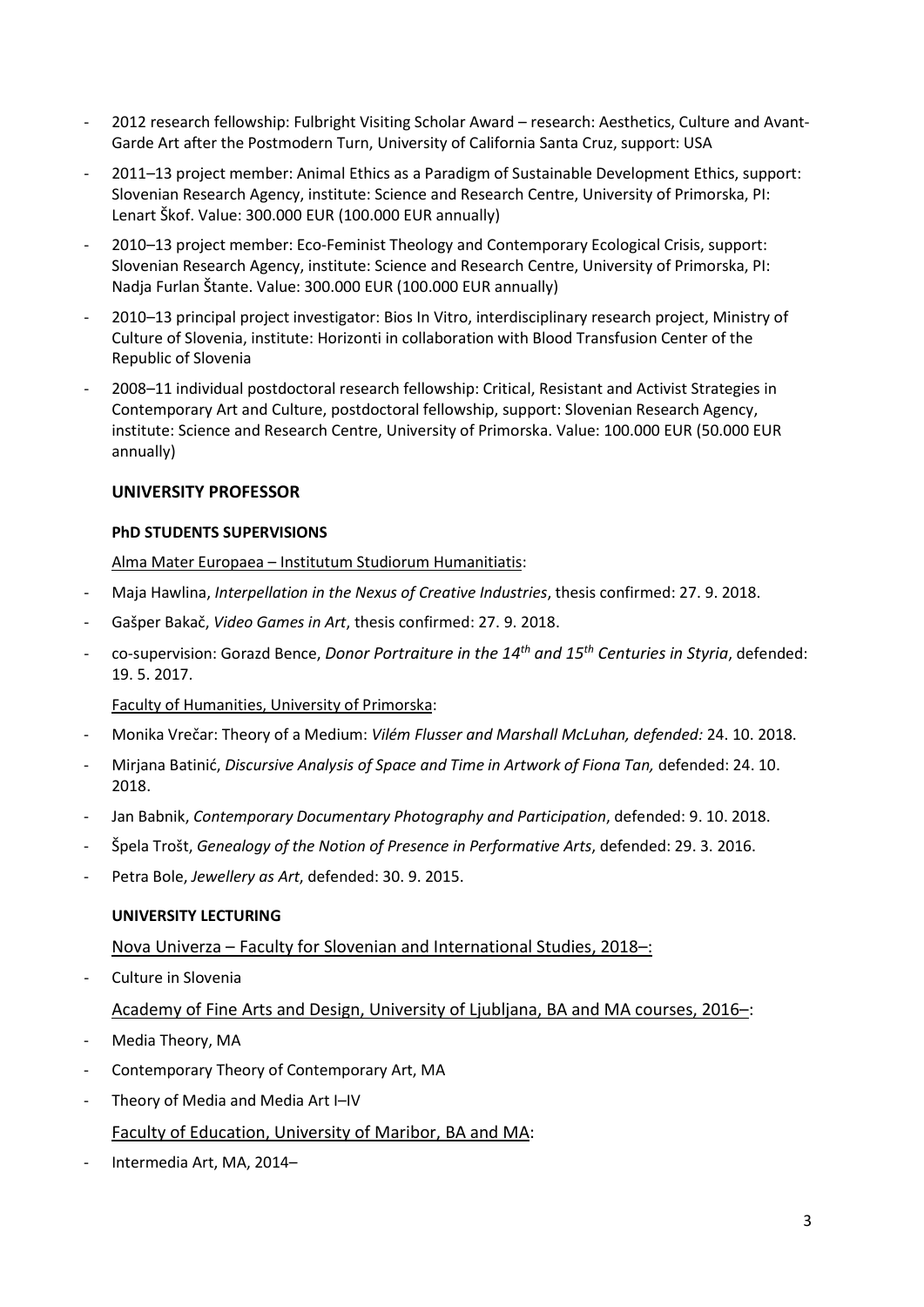- Intermedia Art I–III, 2015–
- Aesthetics, 2015-16
	- Faculty for Design, associate member of the University of Primorska, BA and MA:
- Culture of Contemporaneity, MA, 2015–
- Visual Communication, 2015–
- Philosophy of Design, 2015-
- Humanistic Methodology for MA thesis, 2014–16
- Creativity, 2014-17
- Drawing and Painting, 2014-17
	- Faculty of Arts, University of Ljubljana, 2019–20:
- Sociology of Media and Communication
	- Alma Mater Europaea Institutum Studiorum Humanitiatis, PhD courses, 2016 –2019:
- Humanities II
- Communication and Society
- Art and Culture in the Age of Neoliberalism and Post-Transition
- Interdisciplinary Methodologies
	- University of Primorska, Faculty of Humanities, Dep. for Cultural Studies, 2008–16:
- Contemporary Experimental Art, Film & Photography in Global Conditions, PhD, 2009–16
- Contemporary Visual Art and Culture of Europe, PhD, 2009–16
- Introduction to Cultural Studies, 2008-14
- Media Culture, 2010-13
- Body and Contemporary Culture, 2012–13
- Selected Themes from Culture in Slovenia, 2007-13
- Transcultural Aesthetics, 2008–09

# VISITING PROFESSOR AT FOREIGN UNIVERSITIES

- University of California Santa Cruz, Department History of Art and Visual Culture, course Media History and Theory, undergraduate, 1. 2.–31. 8. 2012.
- Universidad Nacional Autónoma de México, Faculdad de Filosofía y Letras, Transart and Transdisciplinarity, México C.: 16.–30. 9. 2009
- Capital Normal University, College of Literature, course Introduction to Cultural Studies, undergraduate, Bejing: 8. 4.–3. 5. 2009
- University for Art and Design Helsinki Taik, School of Visual Culture, lecture series After the End of Art and Contemporary Art, postgraduate, 31. 1.–8. 2.2009

### INVITED LECTURES AT UNIVERSITIES ABROAD

Bioart in the public sphere: University of Buffalo, Department of Art, Office of Inclusive Excellence and Genome, Environment and Microbiome Community of Excellence (GEM), New York, May 1st 2019.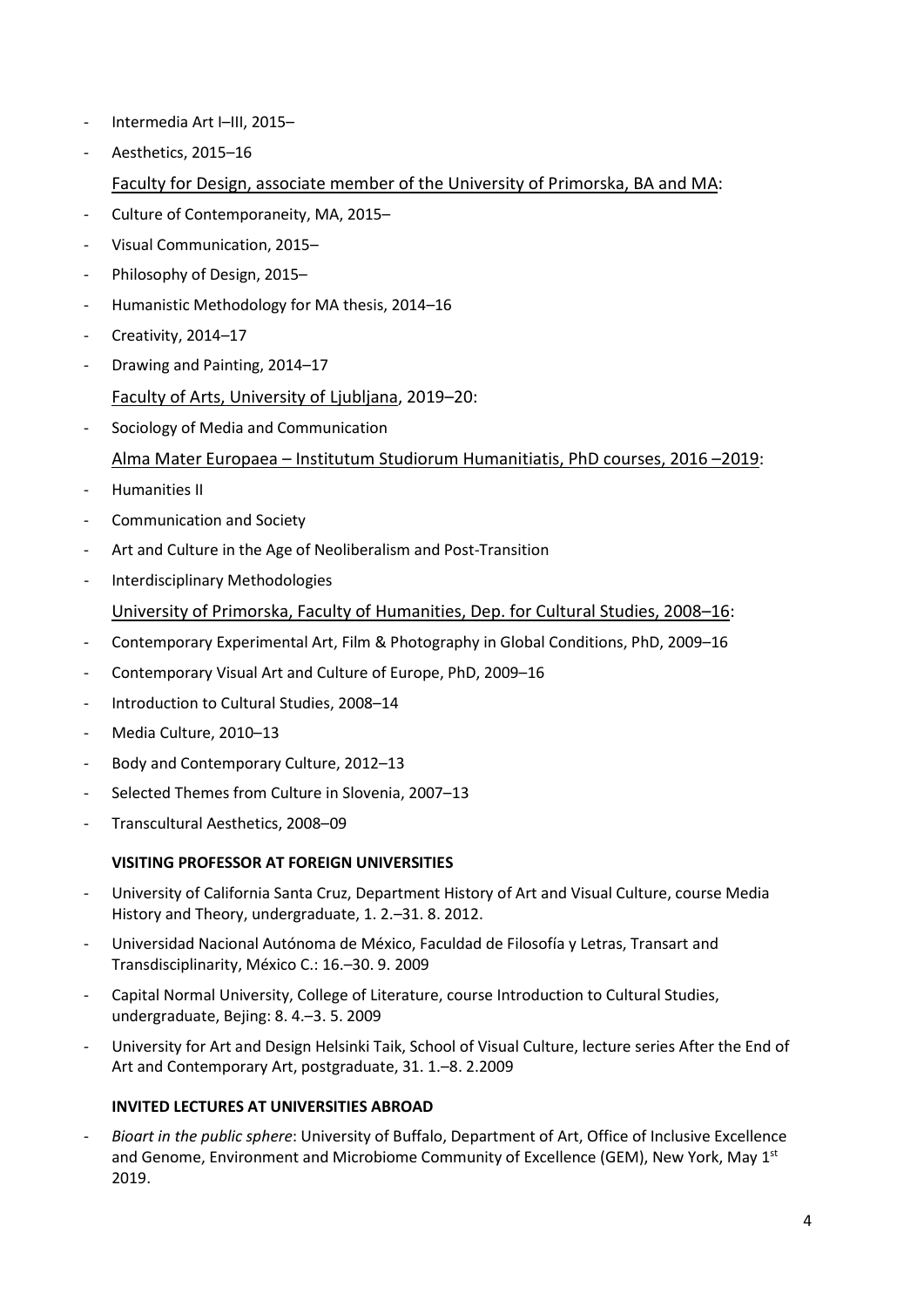- Art, biotech, power: The Ontario College of Art and Design University (OCAD U), Toronto, Ontario, April 30th 2019.
- Convergences and divergences of art, science, and philosophy: Rensselaer Institute, School of Humanities, Arts, and Social Sciences, Troy, New York, April 25<sup>th</sup> 2019.
- Art and biology, biomedia lecture: convergences and divergence: art, science, and philosophy: Marist College, the Department of Film, TV, Games, and Interactive Media, the Department of Art & Digital Media and the Marist Honors Program, Poughkeepsie, New York, April 24th 2019.
- Semiotics of the Uncanny: course at the Summer School in Hybrid Arts at the Ionian University, Corfu, Greece, May 29th to June 11th, 2017
- Human and art in the convergence with biotechnology case study: Slovenia. Köln: Kunsthochschule für Medien, 20. 12. 2012.
- Body and Art at the Intersection with Biotechnology, Salamanca: Universidad de Guanajuato, División ingenierías, Mexico, 26. 11. 2012
- Body Bio Art, University of California Santa Cruz, Art Department, 8. 5. 2012
- Biotechnological Art: a New Link Between Art and Science, Milwaukee: Marquette University, 16.4. 2012.
- Resistance art in the context of capitalism and globalization. Milwaukee: Marquette University, 16. 4. 2012.
- Body Traversed by Biotechnology and Art, Media Arts and Teh. PhD Program of University of California, Santa Barbara, 1. 5. 2012
- Intersection of art and biotechnology, University of Greenwich, PhD study course at the Institute for Converging Arts & Sciences, London, 28. 10. 2010
- Transart: Art and the Features of Contemporaneity, Universidad Nacional Autónoma de México, Faculdad de Filosofía y Letras, 28. 9. 2009
- New Media Art, University of Science and Technology of China, School of Humanities and Social Sciences, Hefei, 30. 4. 2009
- Contemporary Art, China Youth University for Political Sciences, Peking, 24. 4. 2009
- Globalized Experimental and Bio Art, Normal University Beijing, College of Literature, 15. 4. 2009
- (Bio) Art and Life Sciences, Centro Multimedia National de las Artes, Mexico City, 20. 11. 2008
- Understanding the End of Art from Hegel to Danto, Universidad Nacional Autónoma de México, Faculdad de Filosofía y Letras, 18. 11. 2008

### BOARDS, COMMISSIONS OF TRUST, POSITIONS

- 2020–ongoing Dean / Faculty for Slovenian and International Studies, New University
- 2018–ongoing President / Ljubljana Society for Innovators (2006–18 secretary)
- 2017–ongoing International Association of Aesthetics Executive Committee (2006– association member)
- 2011–ongoing President / Slovenian Society for Aesthetics (2005–11 secretary, 2000– executive committee)
- 2017– Executive Committee / European Summer School in Cultural Studies (ESSCS)
- 2016–19 Dean, Head of Research / Alma Mater Europaea Institutum Studiorum Humanitatis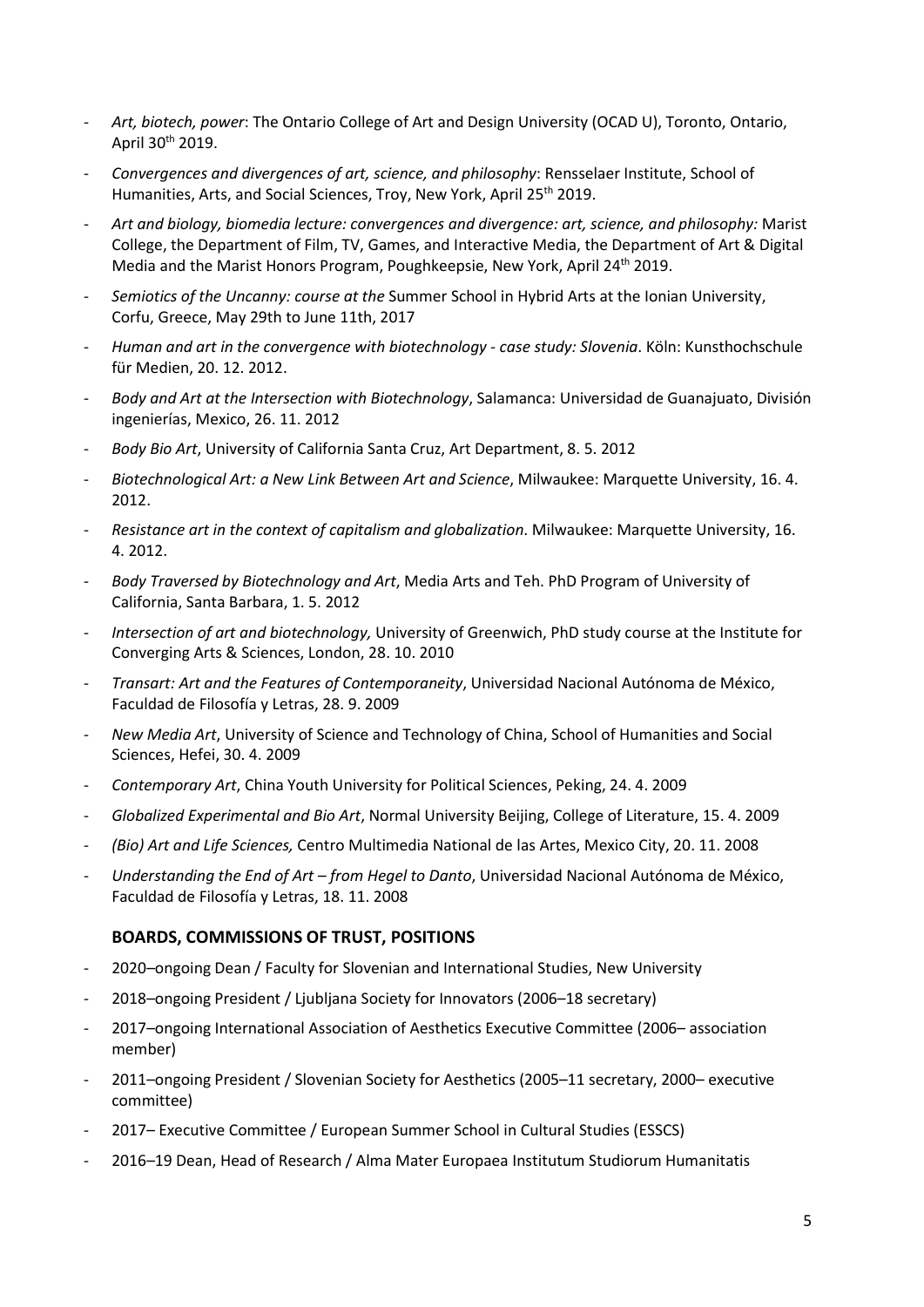- 2011– Advisory Board / Society for Phenomenology and Media / U.S.A. headquarters
- 2005– Director / Horizonti, Institute for Art, Culture, Science, and Education
- 2012–13 Head of the Department for Cultural Studies & Coordinator of the PhD Program Philosophy and Theory of Visual Culture, senate member at Faculty for Humanities, University of Primorska
- 2009–12 National Board for National Education Interdisciplinary Curriculum for Media Art, National Education Institute in collaboration with the Ministry of Culture of the Republic of Slovenia
- 2005 Director / International Media Art Festival Break 2.3 New Species

# EDITORIAL

- 2020-ongoing editorial board, ESPES journal (Journal of the Society for Aesthetics in Slovakia and Institute of Aesthetics and Art Culture: https://espes.ff.unipo.sk/index.php/ESPES). ISSN 1339-1119.
- 2012-ongoing Editorial board /AM Journal of Art and Media Studies Beograd: Fakultet za medije i komunikacije = Faculty of Media and Communications: Orion art, 2012-. ISSN 2217-9666.
- 2018 Editor: 10th European Society for Aesthetics Conference 2018. Art and life, Maribor, 14th-16th June 2018, Glasnik ISH = Herald of Alma Mater Europaea – Institutum Studiorum Humanitatis. ISSN 2464-0557. vol. 2, nr. 2 (2018), 80 pp.
- 2017–2019 Managing Editor / Monitor ISH, Alma Mater Europaea Institutum Studiorum Humanitatis, De Gruyter. ISSN 1580-688X.
- 2016 Editor: 44<sup>th</sup> International Colloquium of the Slovenian Society of Aesthetics. Art and aesthetics under post-transition, Ljubljana: October 20-21, 2016, Glasnik ISH = Herald of Alma Mater Europaea – Institutum Studiorum Humanitatis. ISSN 2464-0557. vol. 1, nr. 1 (2016), 28 pp.
- 2016–2019 Editor-in-Chief / Glasnik ISH = Herald of Alma Mater Europaea Institutum Studiorum Humanitatis. ISSN 2464-0557.
- 2011 Editor: ŠUVAKOVIĆ, Miško, Surplus Life: Philosophy of Contemporary Transitional Art and Form of Life: with Regards to the Artistic Productions of Polona Tratnik, (Transars, 2). Ljubljana: Horizonti, 2011. 110 pp., illustr. ISBN 978-961-92963-2-5.
- 2012 Editor: 40<sup>th</sup> International Colloquium of the Slovenian Society of Aesthetics, Liubliana, October 10-13, 2012. Surplus art: art, science, philosophy, Glasnik UP ZRS = Herald of Science and Research Center of the University of Primorska, vol. 17 (2012), nr. 4. Koper: Science and Research Center University of Primorska, 2012. 48 pp.
- 2011 Editor: 39th International Colloquium of the Slovenian Society of Aesthetics, Koper, June 2-3, 2011. Contemporaneity in art, Glasnik UP ZRS = Herald of Science and Research Center of the University of Primorska, vol. 16 (2011), nr. 4. Koper: Science and Research Center University of Primorska, 2011. 40 pp.
- 2010–11 Editorial Board, Maska, magazine for performance art, Ljubljana: Zveza kulturnih organizacij Slovenije, 1991–, ISSN 1318-0509.
- 2010– Editor-in-Chief / Horizonti Publishing House, Transars series, ISSN 1855-9980
- 2009 Editor: Art: resistance, subversion, madness = Umetnost: odporništvo, subverzija, norost, Monitor ZSA, vol. 11, no. 1-2. Koper: Science and Research Center University of Primorska. 237 pp., ilustr. ISBN 978-961-6328-73-9.
- 2008–13 Editorial Board, Field Editor / Monitor ZSA: journal for historical, social, and other sociologies, 2004-2010 / Ljubljana: TROPOS - Društvo za zgodovinsko, socialno in druge antropologije ter kulturne dejavnosti; Koper: Science and Research Center University of Primorska. ISSN 1854-0376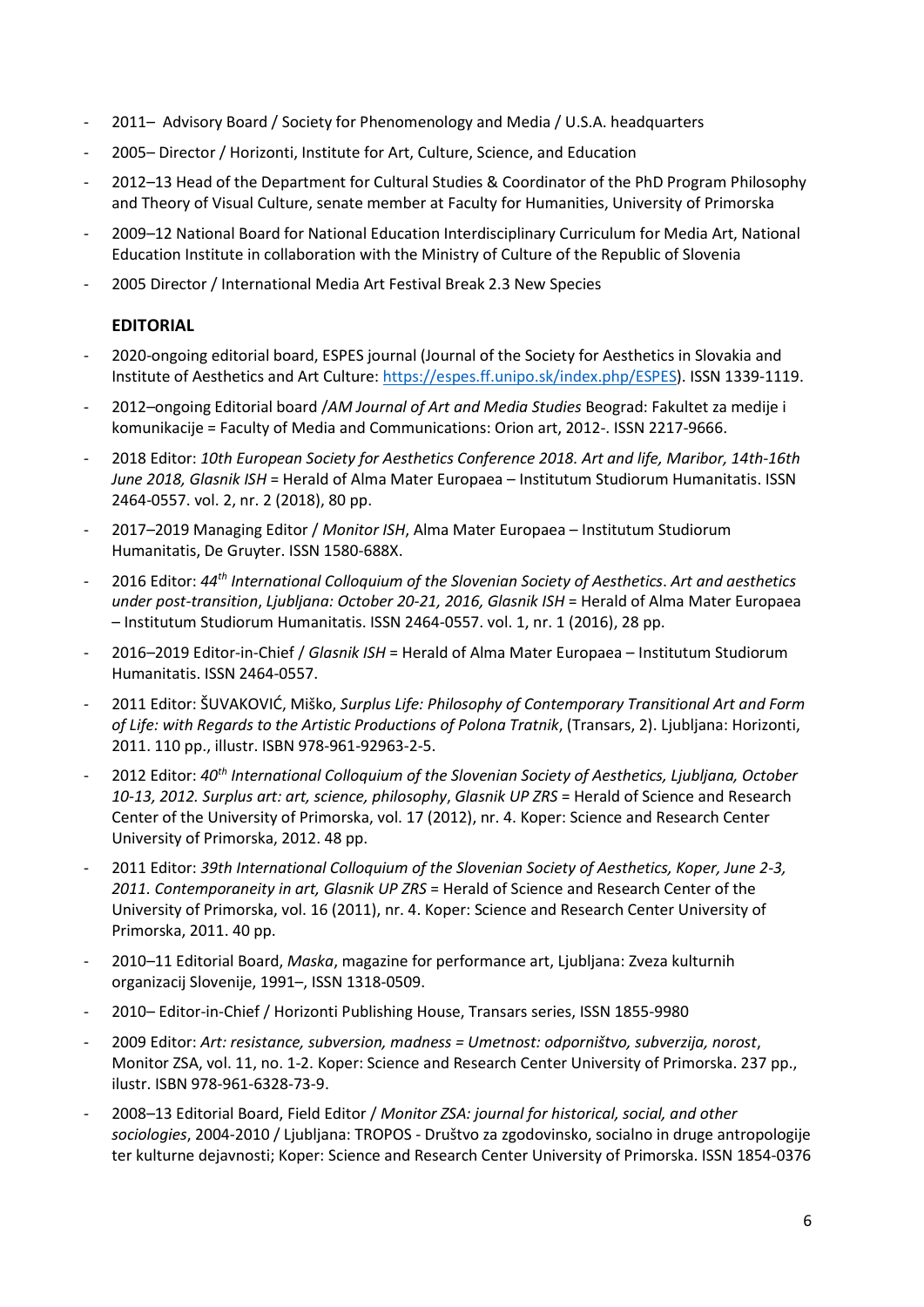- 2004 Founder & Editor-in-Chief: Horizonti: supplement of the journal Likovne besede for philosophy and theory of art, priloga revije Likovne besede za filozofijo in teorijo umetnosti. Ljubljana: Zveza društev slovenskih likovnih umetnikov. ISSN 1581-9167.
- 2003–04 Editorial Board, Editor-in-Chief, Likovne besede nr. 63–68, art magazine, 1985-, Ljubljana: Zveza društev slovenskih likovnih umetnikov. ISSN 0352-7263.
- 2005 Editor / New species: [accompanying publication to the Festival Break 2.3, (7th-21st November 2005)]. Ljubljana: Zavod K6/4, 2005. 197 pp., illustr.
- 2002 Co-Editor: Prostori umetnosti = Spaces of Art, Ljubljana: Društvo inovatorjev Ljubljana. 231 pp. ISBN 961-238-110-0

### INTERNATIONAL SYMPOSIA COMMITTEE (selection of 18, 36 in total)

- 2020 'Taboo Transgression Transcendence in Art & Science' will take place November 26–28, 2020, in Austria hosted by the University of Applied Arts Vienna. Steering Committee.
- 2019 21<sup>st</sup> World Congress of Aesthetics: Possible Worlds of Contemporary Aesthetics: Aesthetics Between History, Geography and Media, International Association for Aesthetics, Belgrade, July 11-26, executive committee of the IAA.
- 2019 7<sup>th</sup> Scientific Conference with International Participation: All About People: Future Fit, Alma Mater Europaea – European Center Maribor, March 15–16, program committee, organization of the humanities section.
- 2018 6<sup>th</sup> Scientific Conference with International Participation: All About People: Challenges for Science and Education, Alma Mater Europaea – Europsean Center Maribor, March 9–10, program committee, organization of the humanities section.
- 2018 10<sup>th</sup> Annual Congress of the European Association of Aesthetics, host organizer.
- 2018 3<sup>rd</sup> Taboo Transgression Transcendence in Art & Science, National Autonomous University Mexico in collaboration with Ionian University, Mexico, steering committee.
- 2017 5<sup>th</sup> Scientific Conference with International Participation: All About People: Interdisciplinarity, Transnationality, and Building Bridges, Alma Mater Europaea – European Center Maribor, March 10 –11, program committee, organization of the humanities section.
- 2017 2<sup>nd</sup> Taboo Transgression Transcendence in Art & Science, Ionian University, Corfu, steering committee.
- 2016 44<sup>th</sup> conference of the Slovenian Society of Aesthetics: Art and Aesthetics in Post-Transition, program and organization committee president.
- 2015 43<sup>nd</sup> Colloquium of the Slovenian Society of Aesthetics: The aesthetic regime of art: dimensions of Rancière's theory, program and organization committee.
- 2013 19<sup>th</sup> World Congress of Aesthetics, Krakow, invited plenary panel organizer and chair.
- 2013 41<sup>st</sup> conference of the Slovenian Society of Aesthetics: Space and Aesthetics, program and organization committee president.
- 2012 Philosophy of Media. Art and Media, Croatian Society for Philosophy, program committee.
- 2012 40<sup>th</sup> International Colloquium of the Slovenian Society of Aesthetics: Surplus Art: Art Science – Philosophy, Ljubljana, program and organization committee president.
- 2011 39<sup>th</sup> International Colloquium of the Slovenian Society of Aesthetics: Contemporaneity in Art, program and organization committee.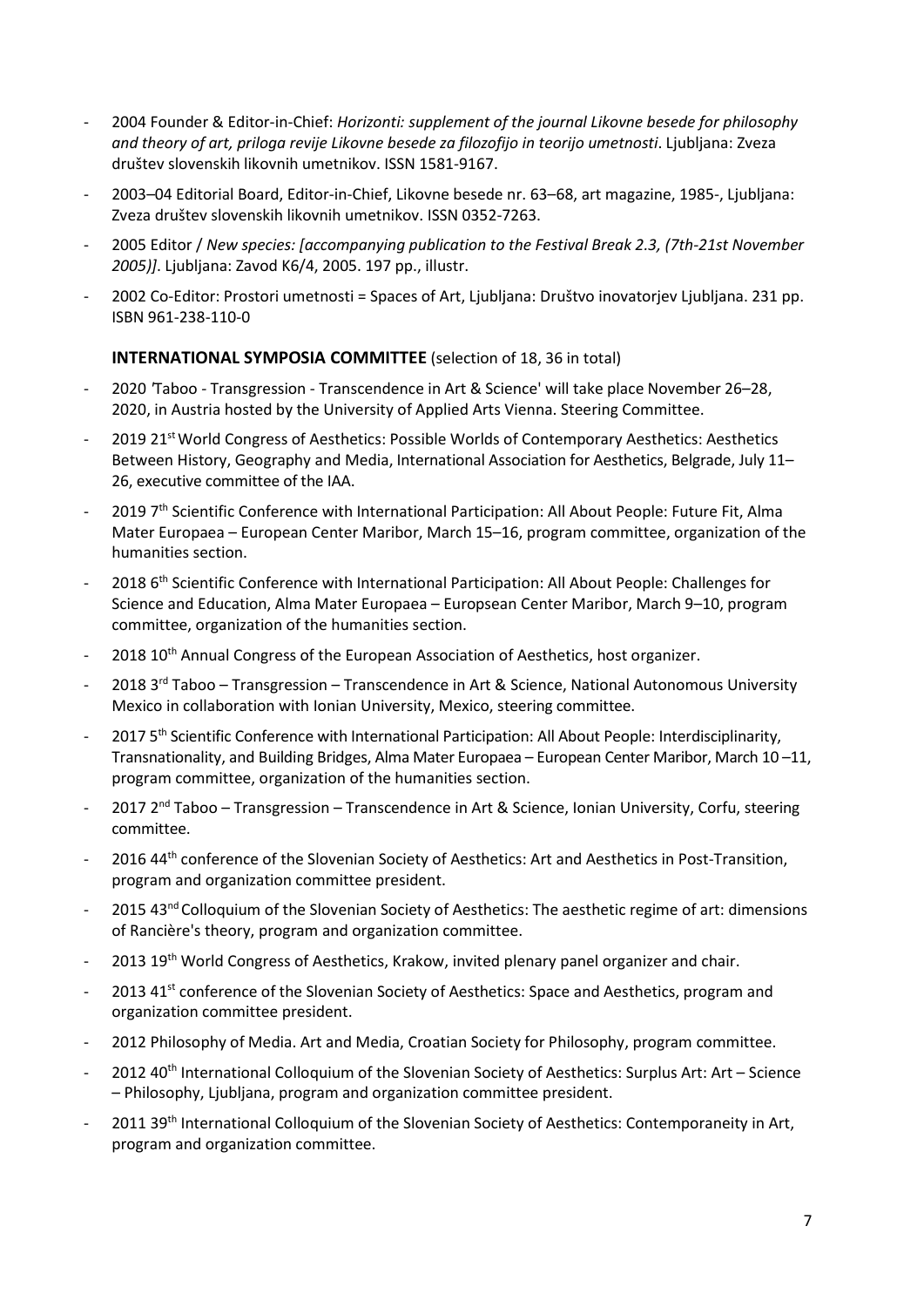- 2010 38<sup>th</sup> International Colloquium of the Slovenian Society of Aesthetics: Artistic revolutions, program and organization committee.
- 2009 37<sup>th</sup> International Colloquium of the Slovenian Society of Aesthetics: Philosophy of Art and Literature Today: Slovenia, China, program and organization committee.
- 2008 36<sup>th</sup> International Colloquium of the Slovenian Society of Aesthetics: Art, Subversion, Madness, program and organization committee.
- 2006 III Mediterranean Congress of Aesthetics, Portorož, organization committee.

# AWARDS, AND DISTINCTIVE RECOGNITIONS

2012 Fulbright Visiting Scholar Award

2010 documentary portrait of an artist, Seducing the View, director: Amir Muratović, production: Radio Television Slovenia

2009 review portrait of an artist, journal Art Today (China)

2008 documentary film portrait of a featured artists from the Ars Electronica Festival, Linz, German– French TV ARTE

2008 artistic research fellowship, Slovenian Ministry of Culture

2008 Bartol Award for the PhD thesis / University of Primorska

2007 Preglej award for a drama text Waiting Room

2006 Golden Bird Award for work in visual culture (directorship of Break 2.3 Intermedia Art festival and other achivements) / Liberal Academy

2005 Spletno pero (Web Pen), award for a short prose

2004–06 grant for promising students in art theory, Slovenian Ministry of Culture

2001 Rotary Club grant for perspective students

2000–01 grant for promising students in art, Slovenian Ministry of Culture

2000 Prešeren Student Award / University of Ljubljana, painting

1990 Silver national Vegova award for mathematics

# STUDIES ABOUT THE WORK OF TRATNIK

- KREFT, Lev, "Kaj še preostane umetnosti?" = "What is Left for Art to Do?", in: TRATNIK, Polona, Umetnost kot intervencija = Art as Intervention, Ljubljana: Sophia, 2017, pp. 231–245. ISBN 978-961- 7003-09-3. Trans. to Serbian as "Šta još preostaje umetnosti?" in TRATNIK, Polona, Umetnost u savremenosti = Art in Contemporaneity, Beograd: Orion, 2018, pp. 139–147. ISBN 978-86-6389-080-0
- María Antonia González Valerio, "Prologo", in: Hacer la presencia. Fotografía, arte y (bio)tecnología = To Do the Presence. Photography, art, and biotechnology, Mexico City: Herder, 2013, pp. 9–26. ISBN 978-607-7727-28-6
- WIESINGER, Anja, "Introduction to Polona Tratnik", Posted on January 12th, 2012 by Alan N. Shapiro | in the Category: The Illusion Beyond Art, <http://www.alan-shapiro.com/introduction-to-polonatratnik-by-anja-wiesinger/>
- ŠUVAKOVIĆ, Miško, "O biologiji, tehnologiji in umetnosti Polona Tratnik" = "On Biology, Tehnology, and Art – Polona Tratnik", in: Slovenska filozofija dan pozneje: izbrani kratki eseji, rezi, razprave, montaže, simulacije in kadriranja o teritorializacijah in deteritorializacijah v sodobni hibridni teoriji,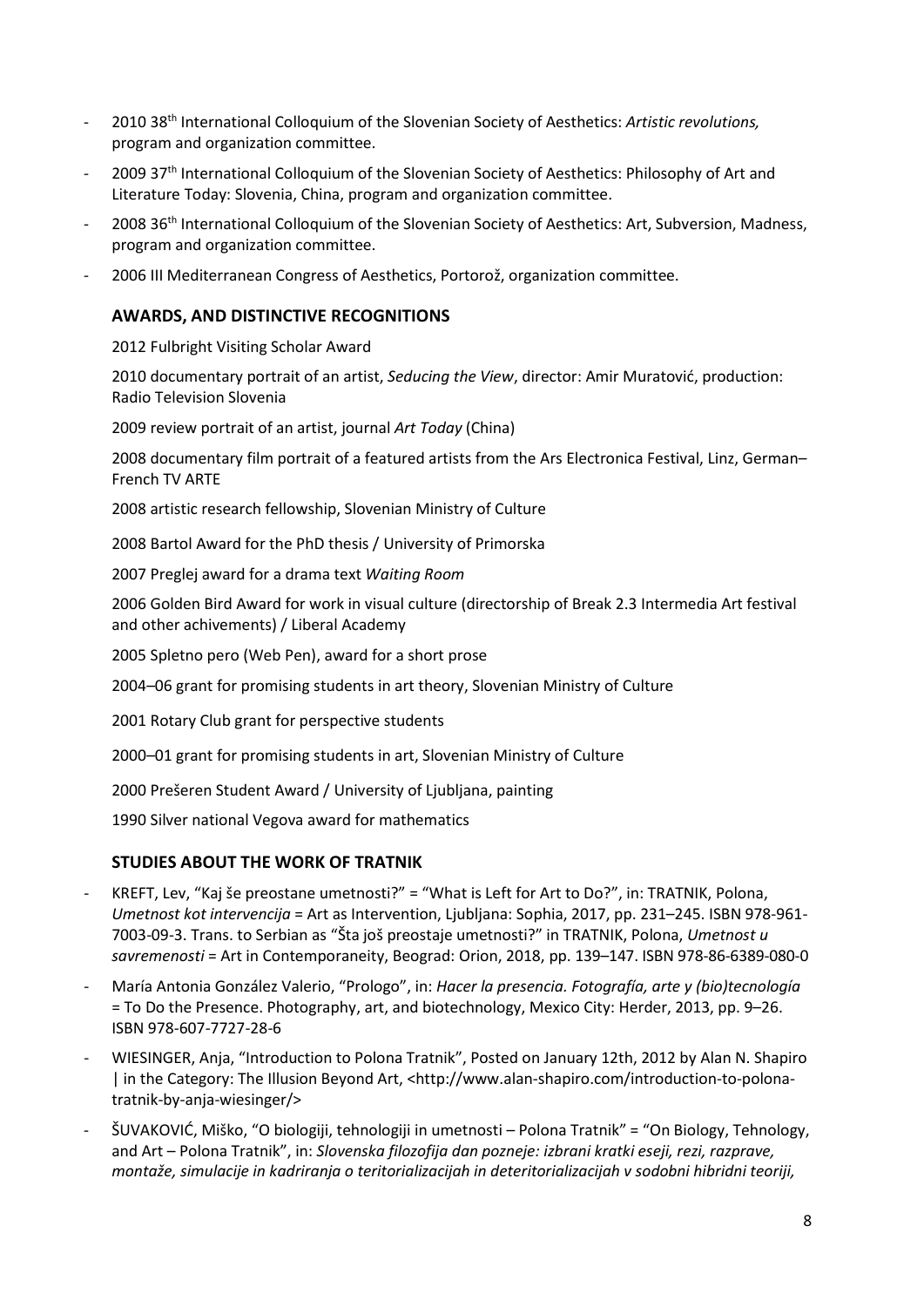filozofiji in estetiki v Sloveniji = Slovenian philosophy a day after, Koper: Hyperion, 2012, pp. 219– 226. ISBN 978-961-6382-78-6

- ŠUVAKOVIĆ, Miško, Surplus Life: Philosophy of Contemporary Transitional Art and Form of Life: with Regards to the Artistic Productions of Polona Tratnik, (Transars, 2). Ljubljana: Horizonti, 2011, 110 pp., illustr. ISBN 978-961-92963-2-5
- KOLŠEK, Katja, "Trenutek prehoda med živim in mrtvim: biopolitka, meje sodobne znanosti in umetnosti" = "The Moment of Passing Between the Living and the Death: Biopolitics, Boundaries of Contemporary Science and Art", in: TRATNIK, Polona, In vitro: živo onstran telesa in umetnosti = In Vitro – the Living Beyond Body and Art, Ljubljana: Horizonti, 2010, pp. 9–21. ISBN 978-961-92963-0-1
- YANXIANG, Zhang, XUEPING, Shi, "The Expanding of Art and the Application of Science: Polona Tratnik and Bio Art", in: Art Today, Nr. 4, 2009, pp. 116–121. ISSN 1997-4515.
- PUNCER, Mojca, "'Konec umetnosti' v teoretskem delu Polone Tratnik: Polona Tratnik: Konec umetnosti: genealogija modernega diskurza: od Hegla k Dantu" = "'The End of Art in the Theoretical Work of Polona Tratnik", Dialogi. ISSN 0012-2068. Letn. 45, št. 11/12 (2009), pp. 203–207.
- ERJAVEC, Aleš, "Od konca umetnosti do konca modernosti" = "From the End of Art to the End of Modernity", in: TRATNIK, Polona, Konec umetnosti – genealogija modernega diskurza: od Hegla k Dantu = The End of Art – Genealogy of Modern Discourse: from Hegel to Danto. Koper: University of Primorska, ZRS, Annales, 2008, pp. 417–427. ISBN 978-961-6732-06-2
- PUNCER, Mojca, "Artistic research on life forms: exploring the intersections of science, art and life in the context of globalization". MIT: Leonardo (Oxf.). [Print ed.] ISSN 0024-094X. 2008, vol. 41, no. 5, ilustr. pp. 469-477.
- PUNCER, Mojca, "Zgodba o laseh, Story About Hair", in: Lasje = Hair: odprti termin, Mala galerija, open competition Galerija Miklova hiša, [Ribnica], oktober 2005 : Moderna galerija, 22. april - 12. junij 2005, 12 April - 12 June 2005 : Galerija Miklova hiša, oktober 2005, October 2005 / Polona Tratnik, pp. 2–14.
- PUNCER, Mojca, "Polona Tratnik: ko fragmenti telesa postanejo skodelice za zajemanje mikrokozmosa = when fragments of the body become cups for capturing the microcosmos", 7 grehov: Ljubljana – Moskva : Arteast razstava : [Moderna galerija, Ljubljana, 20. december 2004 - 13. marec 2005] = 7 sins: Ljubljana - Moscow: Arteast exhibition: [Museum of Modern Art, Ljubljana, 20 December 2004–13 March 2005]. p. 175

# ART & RESEARCH RESIDENCIES

2010 Creative Art Residency, London 2003 Symbiotica, University of Western Australia, Perth, biotechnological art research 2002 EIGEN+ART, Chemnitz

Career breaks: April 26<sup>th</sup> 2013–October 11<sup>th</sup> 2013 / illness, October 12<sup>th</sup> 2013–October 11<sup>th</sup> 2014 / maternity leave. July 29<sup>th</sup> 2019–November 10<sup>th</sup> 2019 / illness.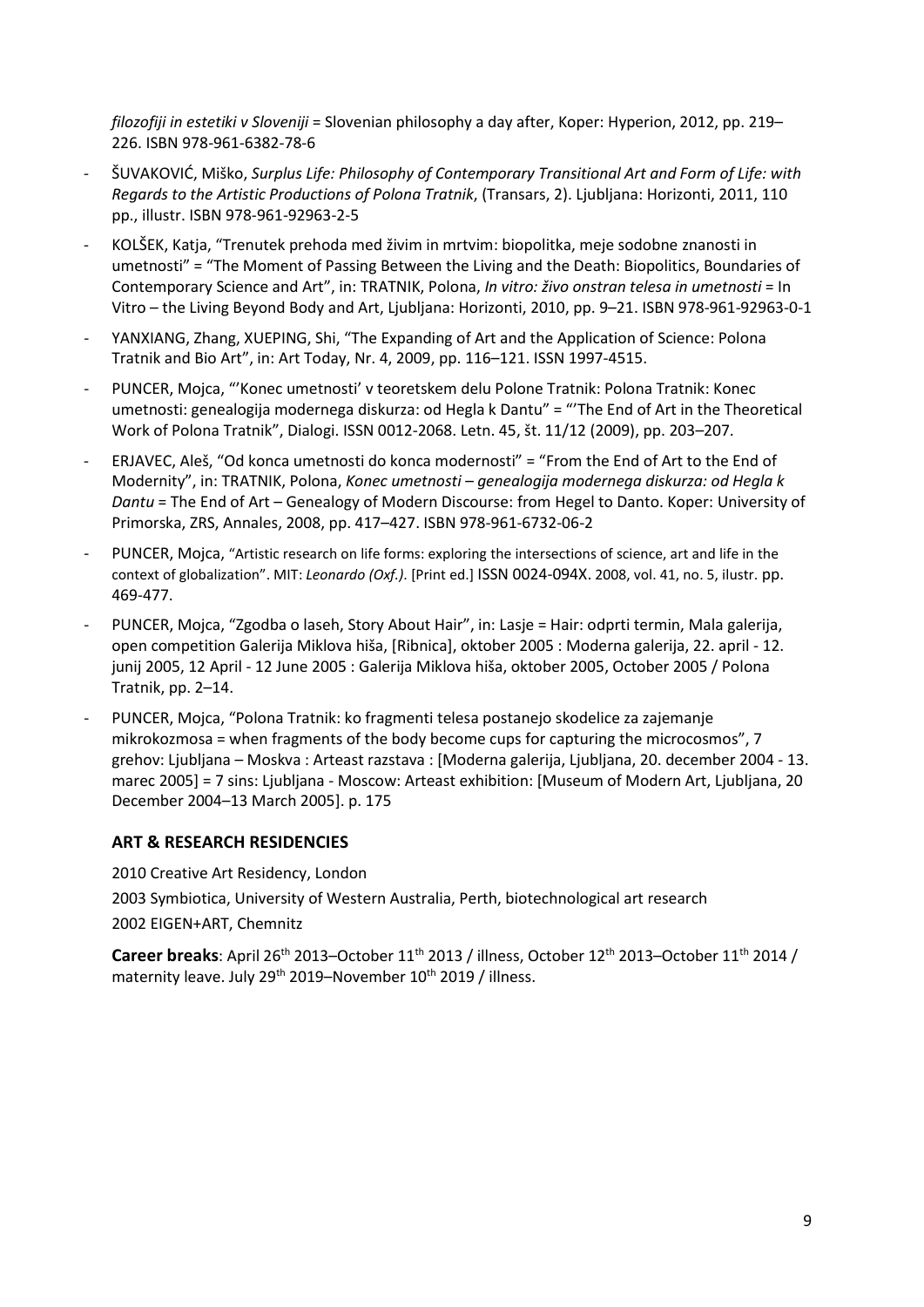### BIBLIOGRAPHY

### SINGLE AUTHOR MONOGRAPHS

- Umetnost u savremenosti = Art in Contemporaneity (Beograd: Orion, 2018) (Translation of Umetnost kot intervencija)
- Conquest of Body. Biopower with Biotechnology (Dordrecht: Springer SBM NL, 2017)
- Umetnost kot intervencija = Art as Intervention (Ljubliana: Sophia, 2017)
- Vstop v intermedijsko umetnost = Introduction to Media Art (Ljubljana: Inštitut Nove Revije, 2016)
- Hacer la presencia. Fotografía, arte y (bio)tecnología = To Do the Presence. Photography, art, and biotechnology (Mexico City: Herder, 2013)
- In vitro: živo onstran telesa in umetnosti = In Vitro the Living Beyond Body and Art (Ljubljana: Horizonti, 2010)
- Transumetnost: kultura in umetnost v sodobnih globalnih pogojih = Transart: Culture and Art in Global Conditions (Ljubljana: Institute for Education, 2010)
- Konec umetnosti genealogija modernega diskurza: od Hegla k Dantu = The End of Art Genealogy of Modern Discourse: from Hegel to Danto (Koper: University of Primorska, ZRS, Annales, 2008)

### SINGLE AUTHOR PEER-REVIEWED ARTICLES

- Transgenesis as Art, Art as Infection. The Case of Adam Zaretsky. Performance Research (Routledge) Volume 25, Issue 3 2020 – On Microperformativity. Scopus (h), A&HCI.
- Anthropocentric and Non-Anthropocentric Perspectives of Proteus Anguinus, Axolotl, Vampyroteuthis Infernalis, and their Environmental Systems. Phainomena: glasilo Fenomenološkega društva v Ljubljani, ISSN 1318-3362. 29, 112–113 (June 2020), pp. 27–44. DOI: 10.32022/PHI29.2020.112-113.X Scopus (h).
- MicroPerformativity. On Performative Imperative for Biotechnological Art, Critica d'Arte, Edifir. c/o Fondazione Ragghianti. Forthcoming in 2020. A&HCI.
- Umetnost kot investicija. Institucija umetnosti v službi umetnostnega trga. Annales: anali za istrske in mediteranske študije, Series historia et sociologia, ISSN 1408-5348. [Print ed.], 2019, vol. 29, no. 3, pp. 473-484, ilustr., doi: 10.19233/ASHS.2019.31. Scopus (h), A&HCI, Scopus (d).
- Poetics and Politics of the Openness of Art. "Thinking with Umberto Eco: Philosophy, Semiotics, and the Arts" Rivista di Estetica (1/2021), in revision process. Web of Science, Scopus, The Philosopher's Index, ERIH, google scholar.
- Danto's Vocation of Hegel for Proclaiming the End of Art. "Art and the End-of-art. The continental roots in Danto's philosophy of art" Rivista di Estetica (2/2021), in revision process. Web of Science, Scopus, The Philosopher's Index, ERIH, google scholar.
- Collaborations of Art with (Life) Science as Acts of Resistance Towards the Apparatuses, AM Journal of Art and Media Studies, ISSN 2217-9666. [Print ed.], 2019, no. 20, pp. 11–16. ERIH PLUS, ESCI.
- Artistic Body Interventions as Strategies of Resistance to the Governance over the Bodies, Technoetic arts, ISSN 1477-965X, 2019, vol. 17, no. 1/2, illustr. Scopus (h), Scopus (d), Scopus.
- Maja Smrekar's biopolitical manifesto from a philosophical perspective. Monitor ISH: revija za humanistične in družbene znanosti, ISSN 1580-688X. 2017, 19, nr. 2, pp. 65-80.
- Kreativna ekonomija: mit o ustvarialnosti, ki prinaša blaginjo in uspeh. Annales, Series historia et sociologia, ISSN 1408-5348, 2015, vol. 25, nr. 3, pp. 517-526. http://zdjp.si/wp-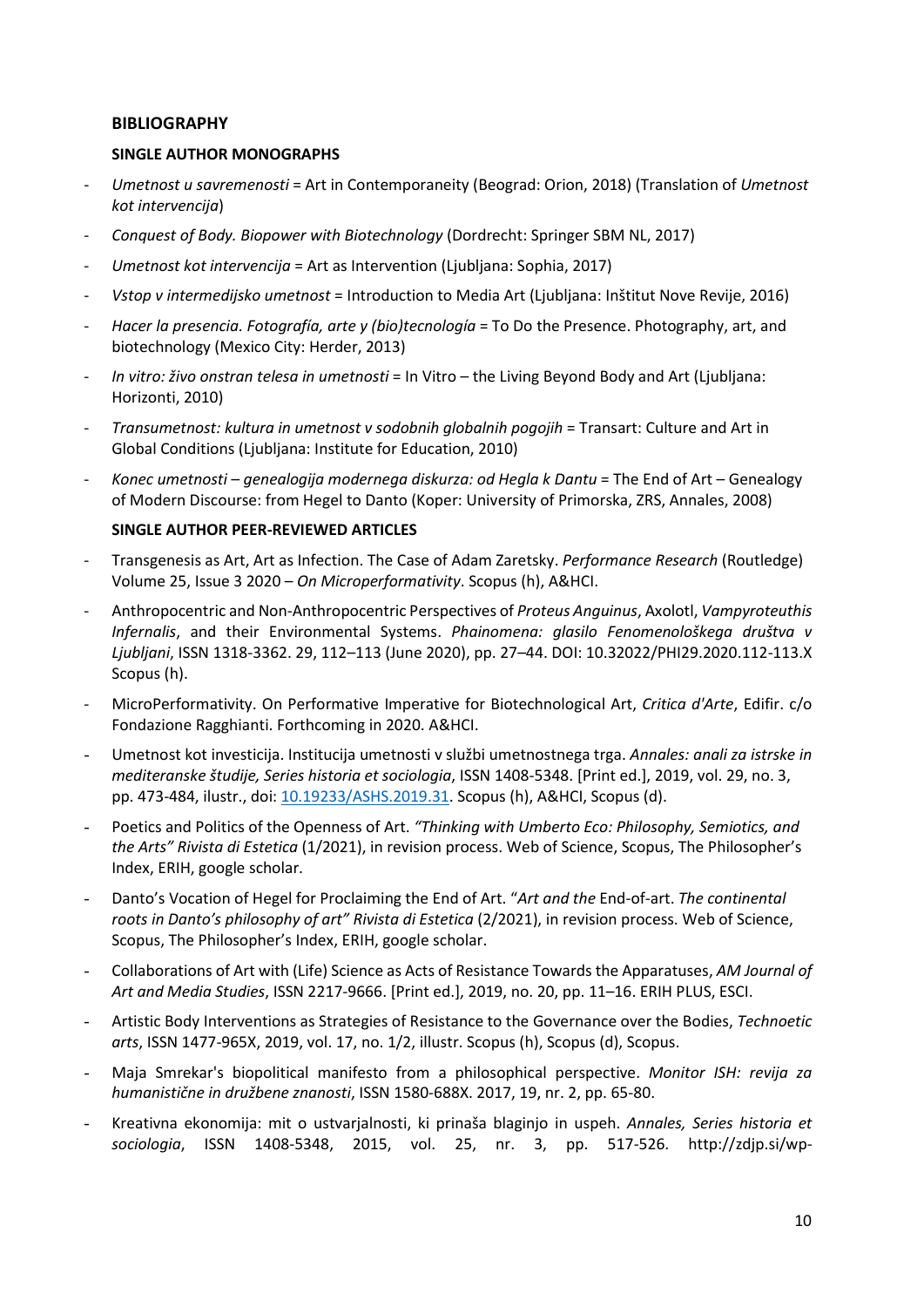content/uploads/2015/12/Pages-from-Annales-SHS-25-2015-3\_TRATNIK\_LOWRES1.pdf. Scopus (h), AHCI, Scopus (d), MBP.

- The drizzly identity: a dissolution of the body as a solution of life. Technoetic arts, ISSN 1477-965X, 2015, vol. 13, no. 1/2, pp. 103-113, illustr., doi: 10.1386/tear.13.1-2.103\_1. Scopus (h), Scopus (d), Scopus.
- Art as acting against the program of the apparatus. Flusser studies, ISSN 1661-5719, Transcoding Flusser: Synthetic thinking, The Hague, April 15-16, 2016, 2016, [No.] 22, pp. 1-10.
- Interveniranje v svet in svetost potrošnje = Intervention in the World and Sacredness of Consumption. Borec: revija za zgodovino, literaturo in antropologijo, ISSN 0006-7725, 2015, vol. 67, nr. 718/720, pp. 140-147, 237.
- Entering Brave New Sociality with Super Intelligent, Emotional, and Wet Brained Robots. *Phainomena:* glasilo Fenomenološkega društva v Ljubljani, ISSN 1318-3362, XXIII/88-89 (Virtualites), June 2014. Scopus (h).
- The power of media and technology. Glimpse: publication of the Society for Phenomenology and Media, 2014, vol. 15, pp. 83-87.
- Media and the technological turn: truth, power and resistance. In medias res, ISSN 1848-6304, 2013, vol. 2, nr. 3, pp. 276-287.
- Ustvarjalnost kot odporništvo do (bio)tehnooblasti = Creativity as Resistance to (Bio)Techno Power. Dialogi, ISSN 0012-2068, 2013, vol. 49, nr. 7/8, pp. 67-74.
- The paradigm of regenerative body: the role of regenerative medicine in biopower. Annales, Series historia et sociologia, ISSN 1408-5348, 2012, vol. 22, nr. 2, pp. 345-352. AHCI, ERIHC, Scopus (d,h).
- Bíos-techné: the biotechnological politics of the body and the politics of life. Antropologija: časopis Centra za etnološka i antropološka istraživanja (CEAI) Filozofskog fakulteta Univerziteta u Beogradu, ISSN 1452-7243, 2012, nr. 12, book 2, pp. 17–30.
- Biotechnology for medicine: intervene to make live. Glimpse: publication of the Society for Phenomenology and Media, 2012, vol. 14, str. 147-151.
- Jugar con una presencia viva: el bioarte. Intersticios: filosofía, arte, religión (Universidad Nacional Autónoma de México), enero-junio 2011, vol. 16, nr. 34.
- Preseganje fotografije: dogajanje trenutka, odpiranje podobe v svet = Overcoming Photography: the Happening of the Moment, Opening of the Image to the World. Fotografija: revija slovenskih fotografov, ISSN 1408-3566. 2011, [Št.] 49/50, pp. 88-98, illustr.
- Rhizomatic body: the shift in comprehension of life and body with the turn of the biotechnological paradigms. Glimpse: publication of the Society for Phenomenology and Media, 2011, vol. 13, pp. 121- 127.
- Odtis uvid projekcija: (gensko profiliranje, genotipizacija) = Print insight projection: (genetic profiling, genotyping). Maska, ISSN 1318-0509. 2011, vol. 26, nr. 139/140, pp. 24-37, illustr.
- Suspenzija smrti in totalna oblast nad življenjem v biotehnološki postmodernosti. Poligrafi: revija za religiologijo, mitologijo in filozofijo, ISSN 1318-8828, 2010, vol. 15, nr. 58/60.
- Avratično sinteziranje minevajočega = Auratic Synthetization of the Passing Away. Fotografija: revija slovenskih fotografov, ISSN 1408-3566. 2010, nr. 45/46, pp. 56-65, illustr.
- Notes on contemporary art: critical resistance and activist approaches. In: TRATNIK, Polona (ur.). Art: resistance, subversion, madness = Umetnost: odporništvo, subverzija, norost, (Monitor ZSA, ISSN 1854- 0376, vol. 11, no. 1-2). Koper: Univerza na Primorskem, Znanstveno-raziskovalno središče, Založba Annales. 2009, pp. 11-21.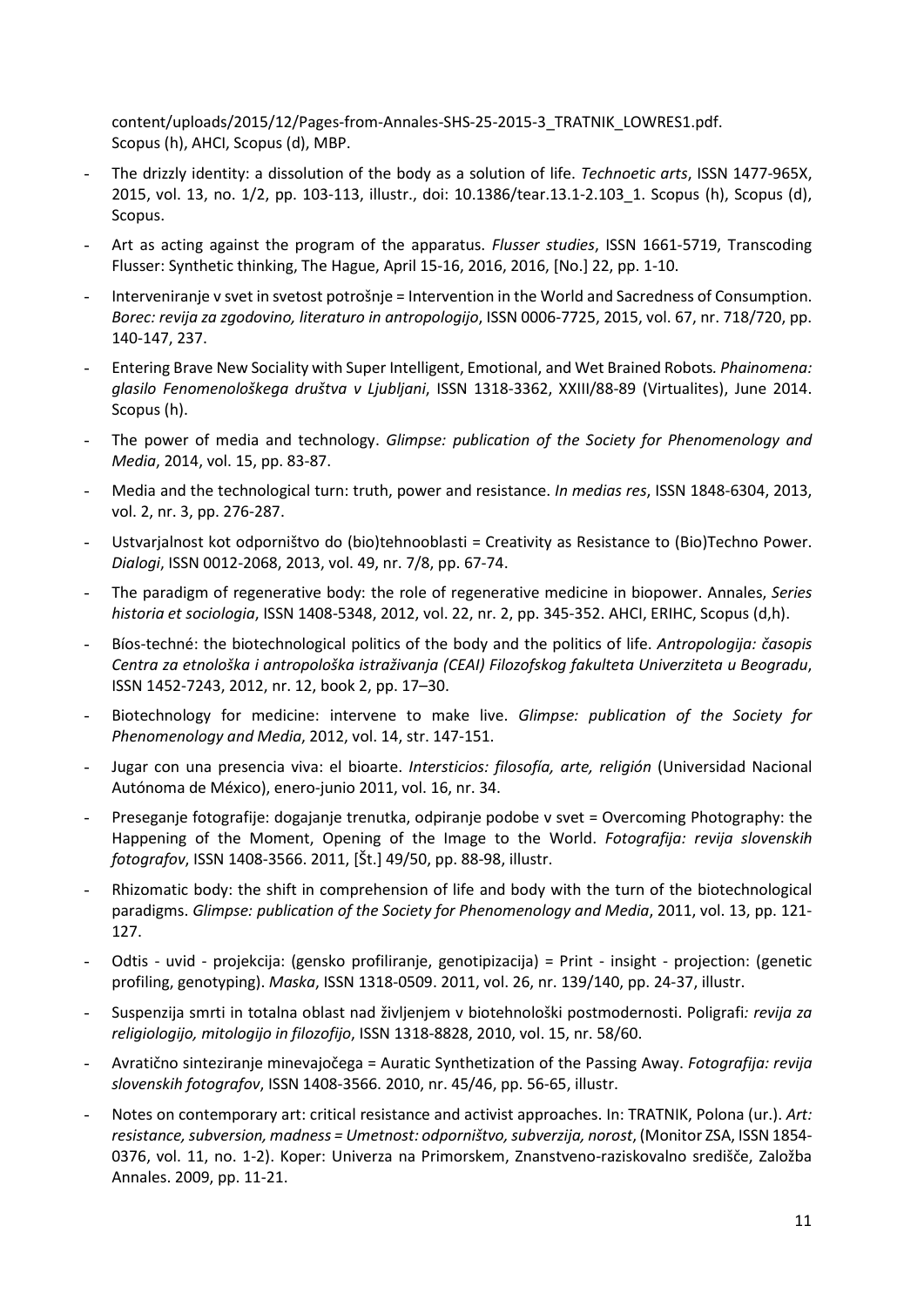- Kultura in umetniške prakse v času poznega kapitalizma = Culture and Art Practices in the Age of Late Capitalism. Sodobnost ISSN 0038-0482, 2009, vol. 73, nr. 10.
- (Bio)umetnost in manipuliranje z živim = (Bio)Art and Manipulation with Living. Annales. Series historia et sociologia, ISSN 1408-5348., 2008, vol. 18, nr. 1. AHCI, ERIHC, Scopus (d,h).
- Filozofija umetnosti in umetnostne zgodovine ter teza o koncu umetnosti pri Arthurju C. Dantoju = Philosophy of Art and Art Theory and the Thesis on the End of Art in Arthur C. Danto. Analiza: časopis za kritično misel, ISSN 1408-2969, 2008, vol. 12, nr. 1/2, pp. 95-117.
- Fotografija in smrt = Photography and Death. Fotografija: revija slovenskih fotografov, ISSN 1408- 3566. 2008, nr. 37/38, pp. 48-54.
- Možnosti sodobne estetike = Possibilities for Contemporary Aesthetics. Sodobnost, ISSN 0038-0482, 2008, vol. 72, nr. 4, pp. 515-526.
- Subverzivne prakse v sodobni umetnosti strategije majhnega odpora = Subversive Practices in Contemporary Art – Strategies of Minimal Resistance. Amfiteater: revija za teorijo scenskih umetnosti, ISSN 1855-4539, 2008, vol. 1, nr. 1, pp. 41-57.
- 37°C: dall'interno di un essere umano alla sottile linea vita appesa a un filo. In: HAUSER, Jens (ed.), CAPUCCI, Pier Luigi (ed.), TORRIANI, Franco (ed.). Art Biotech, (Mediaversi, 6). Bologna: CLUEB. 2007, pp. 117-120.
- Carne del mundo = Flesh of the world. A mínima, ISSN 1697-7777, [2006], n. 18, pp. 6-21, ilustr.
- 37°C: from the inside of a being to the thin line of life. Leonardo: journal of the International Society for the Arts, Sciences and Technology, ISSN 0024-094X. MIT Press. 2005, vol. 38, no. 2, pp. 103-108, illustr. AHCI, ERIHC, Scopus (d,h).
- Podoba, percepcija in empatija = Image, perception and empathy. Likovne besede: revija za likovno umetnost, ISSN 0352-7263, 2001, nr. 57/58, pp. 135-142, illustr.
- O fotografskih iskanjih Davida Hockneyja: vprašanja realizma v površini. Likovne besede: revija za likovno umetnost, ISSN 0352-7263, 2000, nr. 53/54, pp. 150-161.

### SINGLE AUTHOR BOOK CHAPTERS

- Body visualizations and power/knowledge. In: JIMÉNEZ DEL VAL, Nasheli (ed.). Body between materiality and power: essays in visual studies. Newcastle upon Tyne: Cambridge Scholars Publishing. 2016, pp. 109-121.
- Bio art from the other Europe. In: CVEJIĆ, Žarko (ed.), FILIPOVIĆ, Andrija (ed.), PETROV, Ana (ed.). The crisis in the humanities: transdisciplinary solutions. Newcastle upon Tyne: Cambridge Scholars Publishing. cop. 2016, pp. 183-191.
- Observing knowing mediating: the body as world to explore and as projection. In: PANDILOVSKI, Melentie (ed.). Marshall McLuhan and Vilém Flusser's communication and aesthetic theories revisited. Winnipeg: Video pool media arts centre. 2015, pp. 163-180.
- Engineering evolution: androids, synthias, and other creatures = Inženirstvo evolucije: androidi, umetne celice - synthie ter druge kreature. ŠTABI, Snežana (ed.), BULATOV, Dmitry (ed.), KOSTIĆ, Aleksandra (ed.). Soft control: art, science and the technological unconscious = Soft control: umetnost, znanost in tehnološko nezavedno, (Tox, vol. 20, nr. 51). Maribor: Kibla, 2015, pp. 89-98, 231-240.
- Un nuevo capítulo acerca del poder sobre la vida y el cuerpo: la biotecnología. GONZÁLES VALERIO, María Antonia (ed.). Pròs bíon: reflexiones naturales sobre arte, ciencia y filosofíja. México: Universidad Nacional Autónoma de México, 2014, pp. 151-169, illustr.
- Manifesto for the Next Art. BALER, Pablo (ED.), The Next Thing: Art in the 21st Century, Madison; Teaneck: Fairleigh Dickinson University Press, 2013, pp. 19–31.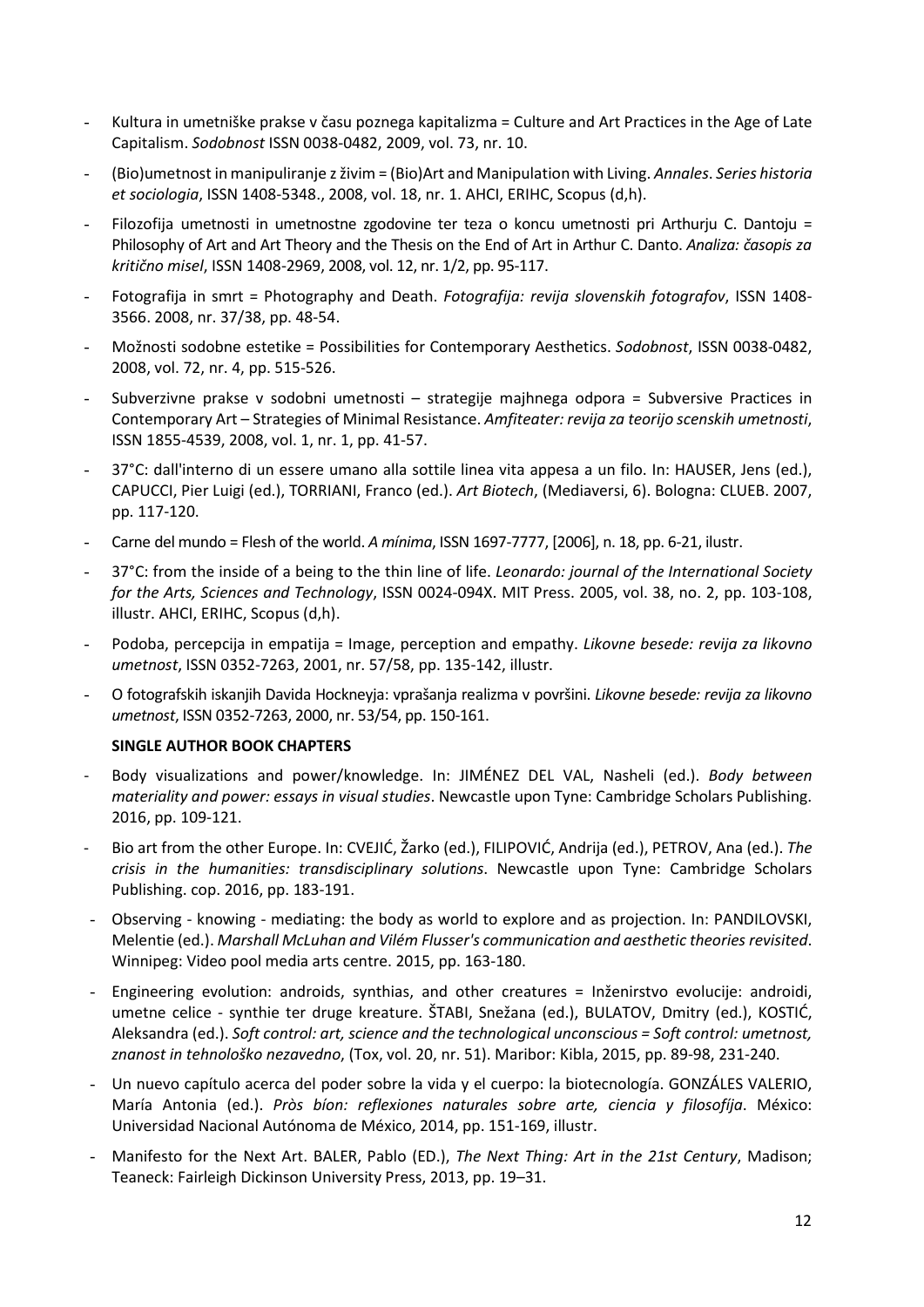- Resistance strategies against social power and consumer ideology: Slovenia resisting the Empire. SCHECK, Hanna (ed.). Changing Identities in South Eastern Europe: between europeanisation, globalisation, and nationalism. Vienna: Centre for Social Innovation (ZSI): Austrian Science and Research Office Ljubljana (ASO Ljubljana), pp. 136–154.
- Interdisciplinary Approaches to Reflexive Art in Education and Research. New Media Art Education & Research: Always Already New, Thinking Media, Subversing Feeling, Scaffolding Knowledge: Art and Education in the Praxis of Transformation, Milan: M-Node & NABA Media Design & New Media Art, 2012.
- Ekološko interveniranje umetnosti v potrošniško arkadijo. In: FURLAN-ŠTANTE, Nadja (ed.), ŠKOF, Lenart (ed.). Iluzija ločenosti: ekološka etika medsebojne soodvisnosti, (Knjižnica Annales Majora). Koper: Zgodovinsko društvo za južno Primorsko: Univerza na Primorskem, Znanstveno-raziskovalno središče, Univerzitetna založba Annales. 2012, pp. 217-229.

Interdisciplinary approaches to reflexive art in education and research. In: BIANCHI, Amos (ed.). Limina: n. 2. Milano: M-Node, M-Node, NABA Nuova Accademia di Belle Arti Milano, Planetary Collegium, 2012, pp. 133-145.

- Renesansa in preživetje človeške vrste = The Renaissance and the survival of the human species. V: ČERČNIK, Irena (ed.). Sculpture today. Knj. 3. = Publication 3, A new Renaissance and transhumanism: [20. 9.-28. 10. 2012]. Celje: Zavod Celeia, Center sodobnih umetnosti, Galerija sodobne umetnosti. 2012, pp. 7-24.
- Refleksija tehnoznanosti skozi interdisciplinarnost. In: KOLŠEK, Katja (ed.), GREGORC, Tomaž (ed.). Prihodnost znanosti: neoliberalizem, univerza in politika sodobnega znanstvenega raziskovanja, (Zbirka Anagoga). Novo mesto: Goga. 2011, pp. 75-91.
- Odpiranje kipa. In: DOMJAN, Alenka (ed.). Kiparstvo danes. Knj. 1, Komponente, stičišča in presečišča. Celje: Zavod Celeia, Center sodobnih umetnosti, Galerija sodobne umetnosti. 2010, pp. 29-35.
- Umetnost in znanost: divergenca in konvergenca kultur(e). In: SEDMAK, Mateja (ed.), ŽENKO, Ernest (ed.). Razprave o medkulturnosti. Koper: Univerza na Primorskem, Znanstveno-raziskovalno središče, Univerzitetna založba Annales: Zgodovinsko društvo za južno Primorsko. 2010, pp. 367-386.
- K transumetnosti: transnacionalnost, taktični mediji, bricolage, transdisciplinarnost. T. VIGNJEVIĆ (ed.), Interpretacije vizualnosti: študije o sodobni slovenski likovni umetnosti, Koper: UP ZRS, 2009.
- Artur Danto: filozofija umetnosti. M. ŠUVAKOVIĆ, A. ERJAVEC (eds.), Figure u pokretu: savremena zapadna estetika, filozofija i teorija umetnosti (= Moving figures: contemporary western aesthetics, philosophy and theory of art). Beograd: Atoča, 2009 pp. 531-548.
- K transumetnosti: transnacionalnost, taktični mediji, bricolage, transdisciplinarnost. In: VIGNJEVIĆ, Tomislav (ed.). Interpretacije vizualnosti: študije o sodobni slovenski likovni umetnosti, (Knjižnica Annales Majora). Koper: Univerza na Primorskem, Znanstveno-raziskovalno središče, Založba Annales: Zgod. društvo za južno Primorsko. 2009, pp. 39-59.
- Zapiski o sodobni umetnosti: pomen kritične refleksije znotraj umetniških praks. In: TAŠNER, Veronika (ed.), et al. Brez spopada: kultur, spolov, generacij. Ljubljana: Pedagoška fakulteta. 2009, pp. 85-98.
- Flesh of the world. A. HATZIYIANNAKI (ed.). In vivo in vitro: art in the age of the biotechnological revolution = i tehni stin epohi tis biotehnologikis epanastasis. Athena: Futura: Athens School for Fine Arts: ART Topos, 2008.
- Tracking the track of the interactiveness. C. DAFLOS (ed.). Egheirídio tréhouses eikastikés dialogikés egkatastáseis 00\_06: plána dialogikón egkatastáseon. Athena: Papasoteríou, cop. 2007.
- Ljubezenske zgodbe. In: Zeleno, ki te ljubim zeleno = Green, as I love you, greenly. Ljubljana: Zavod za sodobno kulturo in znanost. 2005, pp. 2-5.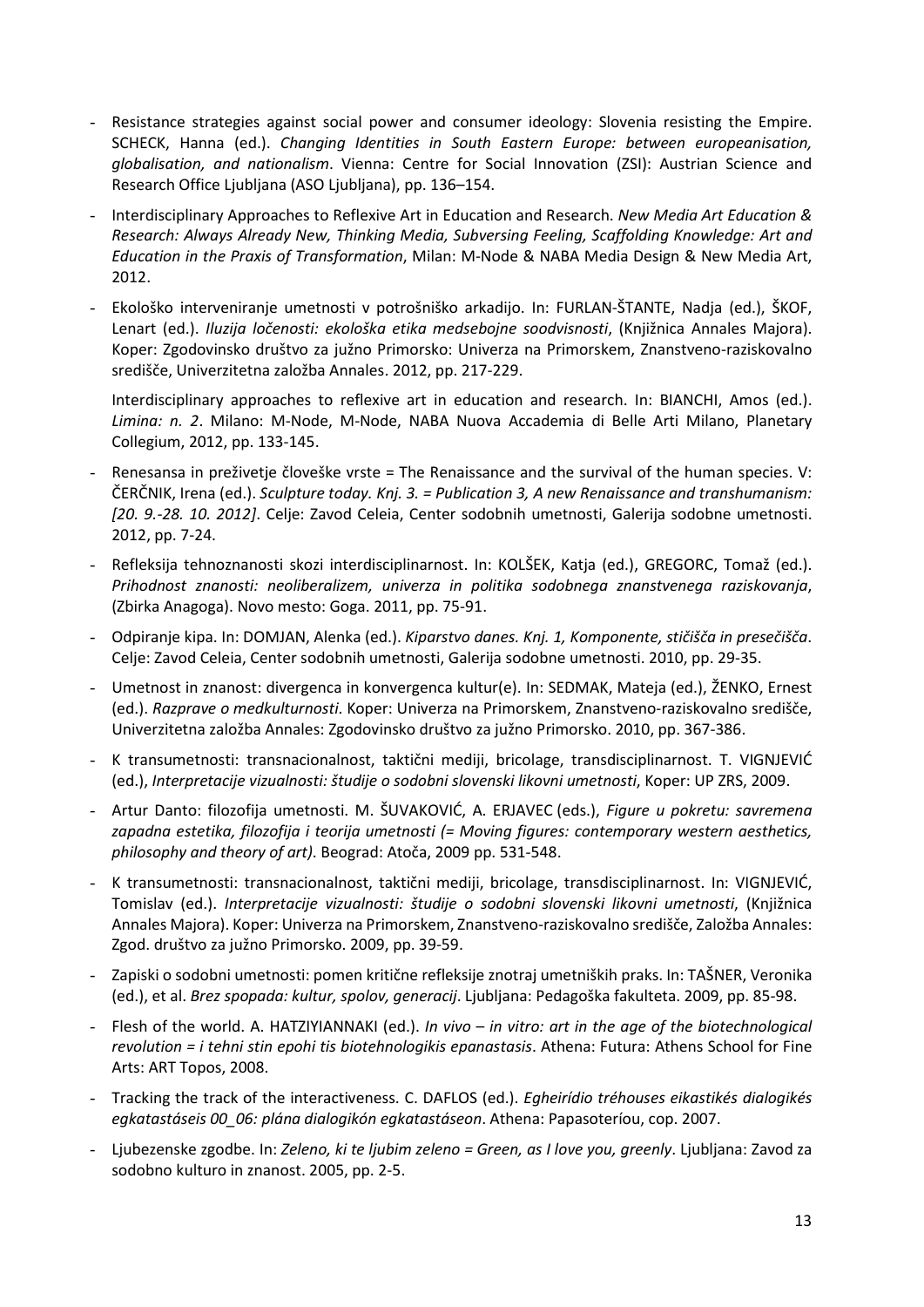#### SINGLE AUTHOR CONFERENCE PROCEEDINGS

- Biotechnological Art Performing Interventions into Living Substances, Proceedings of the European Society for Aesthetics, ISSN: 1664 – 527, vol. 11, 2019. EBSCO in Philosopher's Index.
- Aesthetics of Art and Life Sciences. Collaborations and Resistance. 21<sup>st</sup> World Congress of Aesthetics: Possible Worlds of Contemporary Aesthetics: Aesthetics Between History, Geography and Media, International Association for Aesthetics, Belgrade, July 11–26. 2019.
- Challenging the Biopolitical through Animal-Human Hybridization, Proceedings of the European Society for Aesthetics, ISSN: 1664 – 527, vol. 10, 2018, pp. 643–658. EBSCO in Philosopher's Index.
- Bio arts as tactical media. In: SMITE, Rasa (ed.), SMITS, Raitis (ed.), MEDOSCH, Armin (ed.). Renewable futures: art, science and society in the post-media age, 1st Renewable Futures Conference, Riga, October 8-10, 2015, (Acoustic Space, ISSN 1407-2858, Renewable futures, vol. 16, iss. 1). Riga: RIXC. 2017, pp. 63-70.
- Designing life. Designing grass, designing dress, designing human. In: Taboo transgrassion transcendence in art & science, Corfu, Greece, 25th May-4th June 2017. Corfu: Ionian University, Deprtment of Audio and Visual Arts. 2017.
- Ustvarjalnost v službi ekonomije = Creativity in service of economy. In: FILEJ, Bojana (ed.). Zbornik prispevkov z recenzijo = Proceeding book with peer review, 5. Mednarodna znanstvena konferenca za človeka gre: interdisciplinarnost, transnacionalnost in gradnja mostov. Maribor: Alma Mater Europea - ECM. 2017, pp. 798-806.
- At the edge of human. In: HONORATO, Dalila (ed.), GIANNAKOULOPOULOS, Andreas (ed.). Taboo transgrassion - transcendence in art & science = Tampoy - paravasi - ypervasi stin téchni kai tin epistími: interdisciplinary conference, Corfu, Greece, 20th-22nd May 2016. Corfu: Ionian University, Deprtment of Audio and Visual Arts. 2016, pp. 64-76, illustr.
- The quest for survival: art with biotechnology. WILKOSZEWSKA, Krystyna (ed.). Aesthetics in action: proceedings of the 19th International Congress of Aesthetics, Crakow 2013, (International Yearbook of Aesthetics, ISSN 1402-2842, vol. 18, 2014). Krakow: Libron, cop. 2015, pp. 205-211.
- Transaesthethetics: aesthetics, art and science after the postmodern turn. LANG, Ye (ed.). Diversities in Aesthetics: selected papers of the 18th Congress of International Aesthetics. Beijing: Chinese Society for Aesthetics, 2013, pp. 127–134.
- Transfields. The Growth of Transdisciplinarity and Reflexivity. PANDILOVSKI, Melentie, VELJAKOVSKA, Elena (ed.), The Apparatus of Life & Death, Skopje: Euro Balkan Press, 2011, pp. 40–47.
- Contemporary art projects in late-capitalist world. DAKOVIĆ, Nevena (ed.). Obrazovanje, umetnost i mediji u procesu evropskih integracija: zbornik radova. Beograd: Fakulteta dramskih umetnosti, 2008, pp. 148–157.
- Hegel's conception of the end of art: a few remarks. ERJAVEC, Aleš, KREFT, Lev (eds.). Imaginacija, čutnost in umetnost: zbornik referatov III. sredozemskega kongresa za estetiko: proceedings of the III Mediterranean Congress of Aesthetics, Portorož, Slovenija, 20.–23. September 2006. Ljubljana: Slovensko društvo za estetiko, 2007, pp. 214-218.
- Playing with a living presence: bio art. In: Aesthetics Bridging Cultures: proceedings. Ankara: Sanart. 2007, illustr.

### INVITED CONFERENCE TALKS

- The Animals from the Dark World, Flusser 100 Online, Virtual Flusser 100 Festival May 12, 2020. flusser.club/flusser100online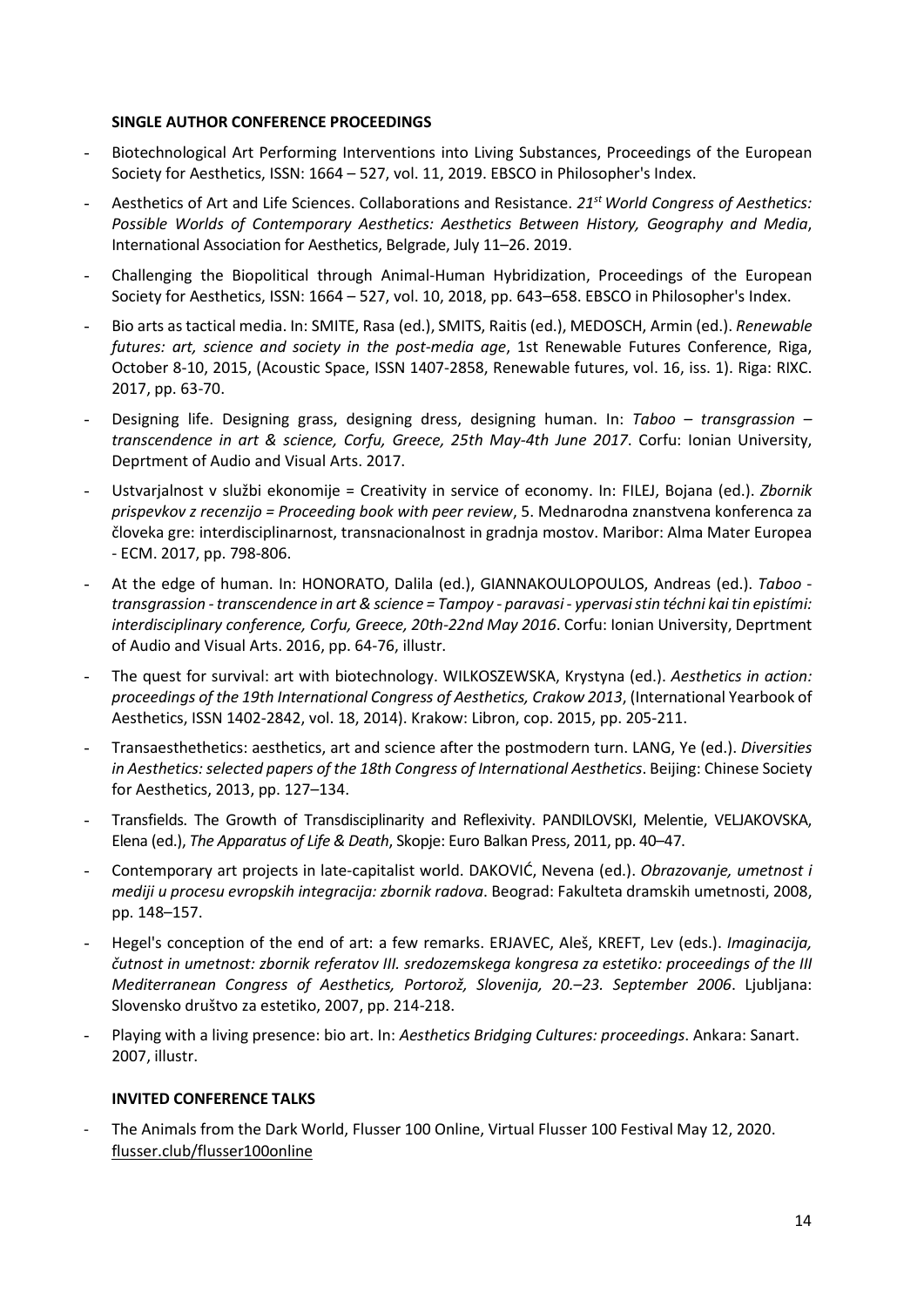- Interpretacija ljudske kulture skozi zgodbo. Symposium and Workshop on the Raising Awarness of the Cultural and Natural Heritage, Dutovlje, Volčji Grad, 19. in 20. 11. 2019. Invited.
- The Effects of Globalisation on Contemporary Art. At Plenary Round Table: Curtis Carter and Contemporary Aesthetics. 21<sup>st</sup> World Congress of Aesthetics: Possible Worlds of Contemporary Aesthetics: Aesthetics Between History, Geography and Media, International Association for Aesthetics, Belgrade, July 11–26. 2019. Invited.
- Aesthetics of Art and Life Sciences. Collaborations and Resistance. 21<sup>st</sup> World Congress of Aesthetics: Possible Worlds of Contemporary Aesthetics: Aesthetics Between History, Geography and Media, International Association for Aesthetics, Belgrade, July 11–26. 2019. Invited.
- Crisis in Higher Education. Case Study: Slovenia. Crisis in education: the Sinaia Debates, 3rd Edition, organised by Alexandrion Group, Bucharest, 29th-30th March 2019. Invited.
- From design thinking in art to design thinking in science: invited talk at 4th International Design Talk, organised by Faculty of Design, Trzin, 20th March 2019. Invited.
- Human Science and Engineering Between Discovering and Designing Bodies. Conference Understanding Complexity in Life Sciences, University of Milano, February 14–15 2019.
- The Projectability of the Engagements in Art and Science. Taboo transgrassion transcendence in art & science: Interdisciplinary conference, Instituto de Investigaciones Filosóficas (IIFs) Universidad National Autonoma de Mexico, 11-13 November 2018. Invited.
- Art and Science Challenging Aesthetics. International Association of Aesthetics Interim Conference 2018: Margins, Futures, and Tasks of Aesthetics, Aalto University, Finland, Helsinki, July 5–7 2018. Invited.
- Convergences and Divergences of Art, Science, and Philosophy. Women in Art, Science and Technology: June 15–19 2018 – Naturarte & Cultivamos Cultura – São Luís, Odemira. Invited.
- Creativity in a creative society, 3rd Annual International Conference Practicing Intellectual Resistance, organised by the Global Center for Advanced Studies and Science and Research Center of Koper, Maribor, July 1-2, 2017. Invited.
- Designing life. Designing grass, designing dress, designing human. Taboo transgrassion transcendence in art & science: Interdisciplinary conference, Corfu, Greece, 25th May-4th June 2017. Corfu: Ionian University, Department of Audio and Visual Arts. Invited.
- The Concept of an Artist in Flusser's Thought. Tanscoding Flusser: Synthetic Thinking, April 15-16 2016, Den Haag. Invited.
- Hansel and Gretel: repetition event context. Repetition/s: performance and philosophy in Ljubljana: international conference, September 22-24, 2016, University of Ljubljana, City Museum of Ljubljana. Invited.
- The role of body images for biopower. International Colloquium IMAGES: Devices, Production, and Critique. México: National Autonomous University, 23-25 September 2015. Invited keynote talk.
- Življenje v živo skozi umetnost, 2<sup>nd</sup> mini symposium Umetnost: razumevanje lepote, Teozofska knjižnica in bralnica Alme M. Karlin, Celje, 5. dec. 2015. Invited.
- Art and the survival of extreme environmental conditions: bio art as tactical media. Transformative potential of art in the age of post-media: Renewable Futures Conference, October 8–10, 2015, Riga. Invited.
- At the edge of human. Taboo, transgression, transcendence in art & science: conference, exhibitions, concerts, workshops, screenings, installations, 10th Audiovisual Arts Festival, 17-22 May 2016, Corfu, Greece. Corfu: Faculty of Music & Audiovisual Arts, Ionian University. Invited.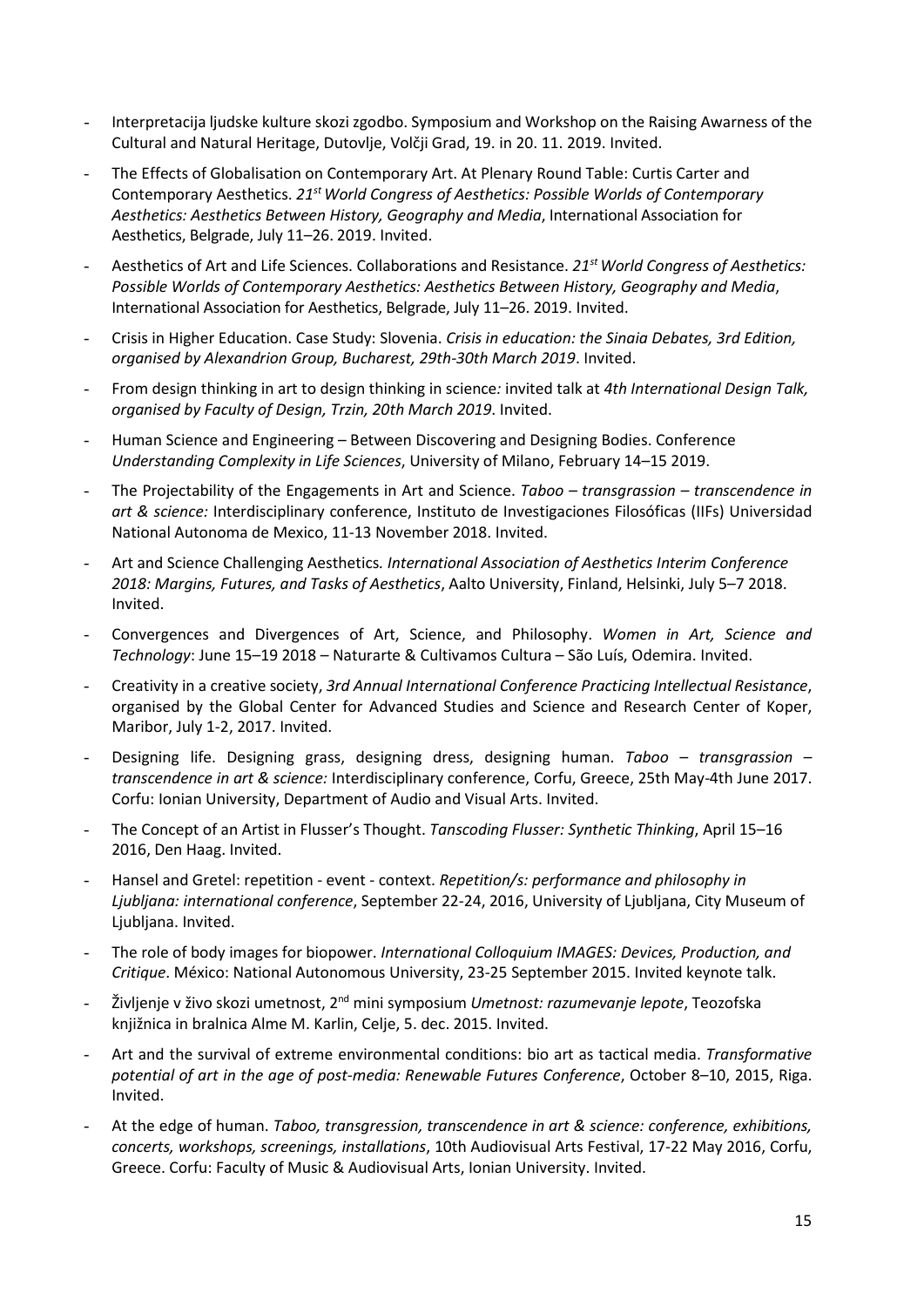- Bioumetnost kot taktični medij: lecture at the festival MFRU-KIBLIX 2015 Lift me up, Kibla portal, Maribor, 15. okt. 2015. Invited.
- Bio Art from the Other Europe. Beyond the Crisis in the Humanities: Transdisciplinary Transformations of the Contemporary Discourses on Art and Culture, Belgrade, Singidunum University, Faculty of Media & Communications, Kuća kulture, Terazije 34, April 24–25, 2015. Invited.
- The Conquest of Space. НАБЛЮДАТЕЛЬ Observer, Faculty of Liberal Arts and Science (Smolny college), St. Petersburg State University in collaboration with KSEVT (Cultural Centre of European Space Technologies, Slovenia), St. Petersburg, Russia, October 24–25, 2014. Invited.
- Humanoid robots: a superior species? Speculum Artium 2013 Festival, Trbovlje, 10. 10. 2013. Keynote.
- The Quest for Survival: Art with Biotechnology. The International Congress of Aesthetics, the International Association for Aesthetics, Krakow, 23. 7. 2013. Invited lecture and plenary panel organizer, chair.
- Human and Art in the Convergence with Biotechnology Case Study: Slovenia. ARSCOPE, Kunstochschüle für Medien, Köln, 20. 12. 2012. Invited.
- Engineering Evolution, Soft Control: Art, Science, and the Technological Unconscious. Technological Matter and the New State of the Living, European Capital of Culture, Maribor, 16. 11. 2012. Invited.
- Body and Biopower at the Intersection of Art and Biotechnology. Sin origen. Reflexiones naturales desde el arte, la ciencia y la filosofia, Universidad Nacional Autónoma de México, Facultad de Filosofía y Letras, Instituto de Investigaciones Estéticas, Mexico City, 27.–29. 11. 2012, 29. 11. 2012. Invited.
- The Changing Regimes of Accessing to the Body: Proicere vs. Perspicere. The Marshall McLuhan & Vilém Flusser Communication & Aesthetics Theories Revisited, Video Pool Media Arts Centre, May 30– June 01, 2012, Cinematheque Theatre, Winnipeg, Canada. Invited.
- Two turns and their correlations: media and technology. International Interdisciplinary Symposium Philosophy of Media, Opatija, organized by Hrvatsko filozofsko Društvo, Centar za filozofiju medija i mediološka istraživanja, September 19-22, 2012: art and media. Invited.
- Art at the Intersection with Biotechnology, Life Affairs, Dig New Media Gallery, Košice, 18. 10. 2012. Invited.
- Discussing the function and consequences of biotechnology the roles of philosophy and art. Living with Consequences: Environmental Ethics and Society. Koper: Science and Research Centre, University of Primorska, 14. 10. 2011. Invited.
- Regenerative Medicine and Bio-Power: Biotechnological Politics of the Body and the Politics of Life". Body, (Bio)Technologies, Power. Beograd: Filozofski fakultet, Odeljenje za etnologiju i antropologiju, 24.–26.11. 2011, 24. 11. 2011. Invited.
- Interdisciplinarni pristopi k raziskovanju refleksivne umetnosti. Sodobne metodologije raziskovanja vizualnih umetnosti: interdisciplinarni znanstveni simpozij, 9.-10. december 2011, Ljubljana: Umetnostnozgodovinski inštitut Franceta Steleta ZRC SAZU, Fakulteta za podiplomski humanistični študij ISH. Invited.
- Invited speaker and moderator of the professional forum Art, Technology and Science, Wild Thoughts, Ministry of Culture of Slovenia, 3rd March 2011.
- Interdisciplinary Approaches to New- and Inter-Media Art Education and Research. New Media Art Education & Research 3: Always Already New. Thinking Media, Subversing Feeling, Scaffolding Knowledge: Art and Education in the Praxis of Santa Teresa. NABA, Milano: December 16–18 2010. 16. 12. 2010. Invited.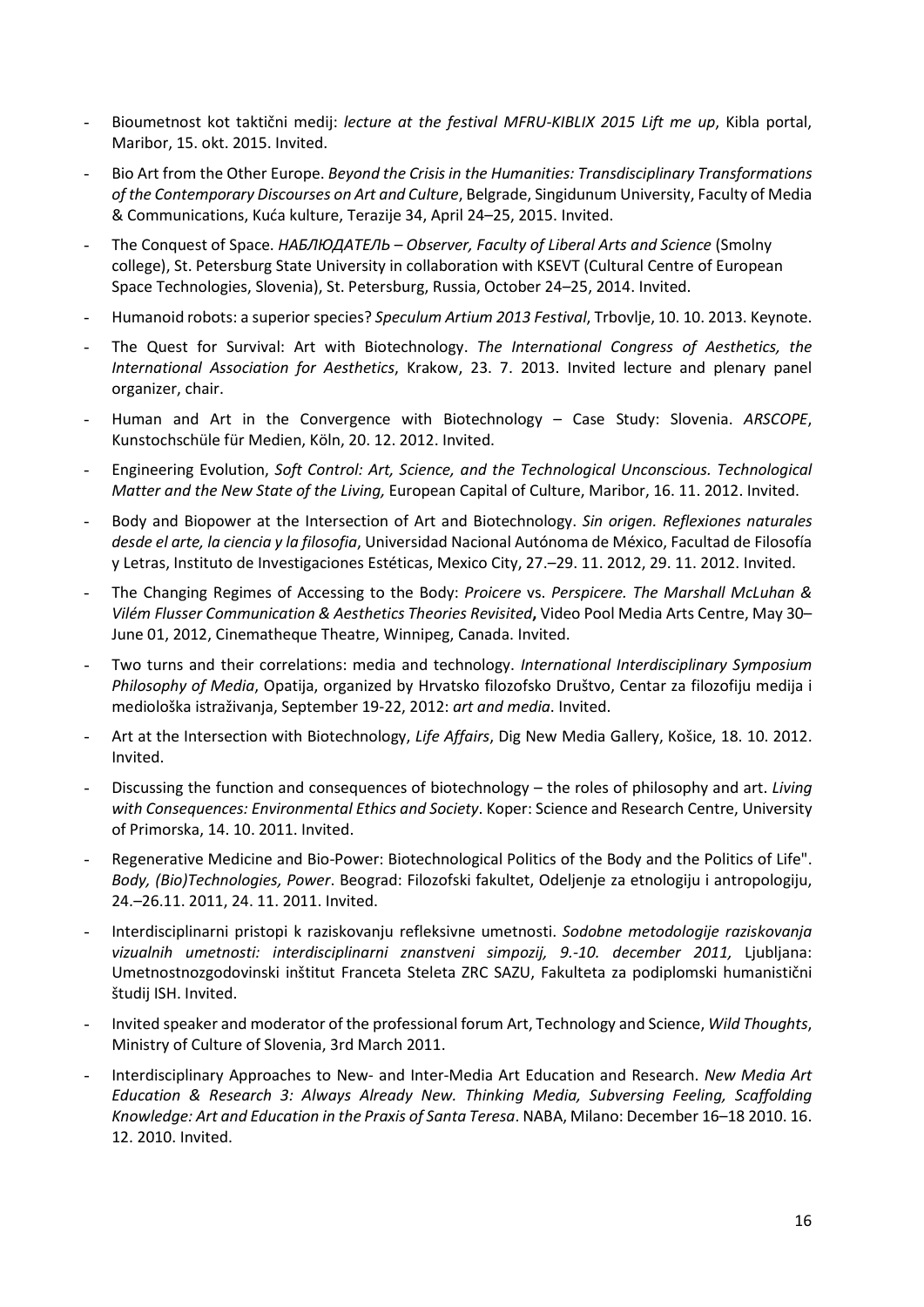- Transumetnost in dekalkomanija. World day of philosophy: Realnost fikcije, Ljubljana: UNESCO, Filozofsko društvo, Cankarjev dom, 18. 11. 2010. Invited.
- Art, Techno-Science, and Humanities: Towards Transdisciplinarity. SEAFair 2010 Conference: The Apparatus of Life and Death, 6.–7. Oct. 2010, Museum of Contemporary Art, Euro-Balkan Institute, Skopje, Macedonia, 7. 10. 2010. Invited.
- Ars-Bio-Techne: Intersection of Art and Biotechnology. International Summer School: Advanced Methods in Cell Biology, Piran, 21. 8. 2010. Plenary lecture.
- Transznanost znanost v času negotovosti mreženje, hibridizacija in hermetičnost polja. Prihodnost neke znanosti, Faculty of Humanities, University of Primorska, 12. 3. 2010. Invited.
- Transdisciplinarity: towards new epistemology, knowledge, practices, discourses. Jornadas sobre arte y ciencia. Pensar la ciencia desde el arte, pensar el arte desde la ciencia: Cruces y perspectivas/ Arts and science, Universidad Nacional Autónoma de México, Department for philosophy, 23. 9. 2009. Invited.
- Contemporary art business and projects. Education, Art, and Media in the Process of the European Integrations. Belgrade: Faculty for Theatre Studies, University of Arts, 2007. Invited.
- Umetnost kot proizvodnja pomenov. Gledališče in politike predstavljanja, Oddelek za dramaturgijo AGRFT (Academy for Theatre, Radio, Film, and Televison) and Borštnikovo srečanje, Slovensko narodno gledališče Maribor, 17. 10. 2007. Invited.
- Photographic reviviscency of the dead: Andre Serrano's The morgue. Instant reflections (on photography), Ljubljana: Cankarjev dom, 29. 9. 2007. Invited.
- Restoring to life as memento mori? Photography at the crossroads. Poznań: Instytut Kulturoznawstwa Uniwersytetu im. Adama Mickiewicza, 2005. Invited.
- Flesh of the world. Conference In vivo in vitro, Academy for Fine Arts, Athens, 9. feb. 2006, Invited.
- Private micro cosmos. Poster conference Bathroom gallery, Helsinki, June, 2005. Invited.

### OTHER CONFERENCE TALKS (selection)

- Performing Interventions into Life Processes: The Presence of Living Entities in Biotechnological Art. 10th European Society for Aesthetics Conference 2018, organized in collaboration with the Institute of Philosophy at the University of Warsaw, 12.–14. 6. 2019.
- Human Science and Engineering Knowledge and Power. 7th Scientific Conference with International Participation: All About People: Future Fit, Alma Mater Europaea – European Center Maribor, 15.–16. 3. 2019.
- Challenging the biopolitical through animal-human hybridization. 10th European Society for Aesthetics Conference 2018: Art and Life, Alma Mater Europaea – European Center Maribor, 14th-16th June 2018.
- Art and political participation. 6th Scientific Conference with International Participation: All About People: Challenges for Science and Education, Alma Mater Europaea – European Center Maribor, 9.- 10. 3. 2018.
- Media Art and Politics. RE:TRACE 7<sup>th</sup> International Conference for Histories of Media Art, Science and Technology 2017, University of Krems, November 23–25, presented at Academy for Science and Art in Vienna, November 25, 2017.
- Together with Gašper Bakač, War as a video game, 3rd Annual International Conference Practicing Intellectual Resistance, organised by the Global Center for Advanced Studies and Science and Research Center of Koper, Maribor, July 1-2, 2017.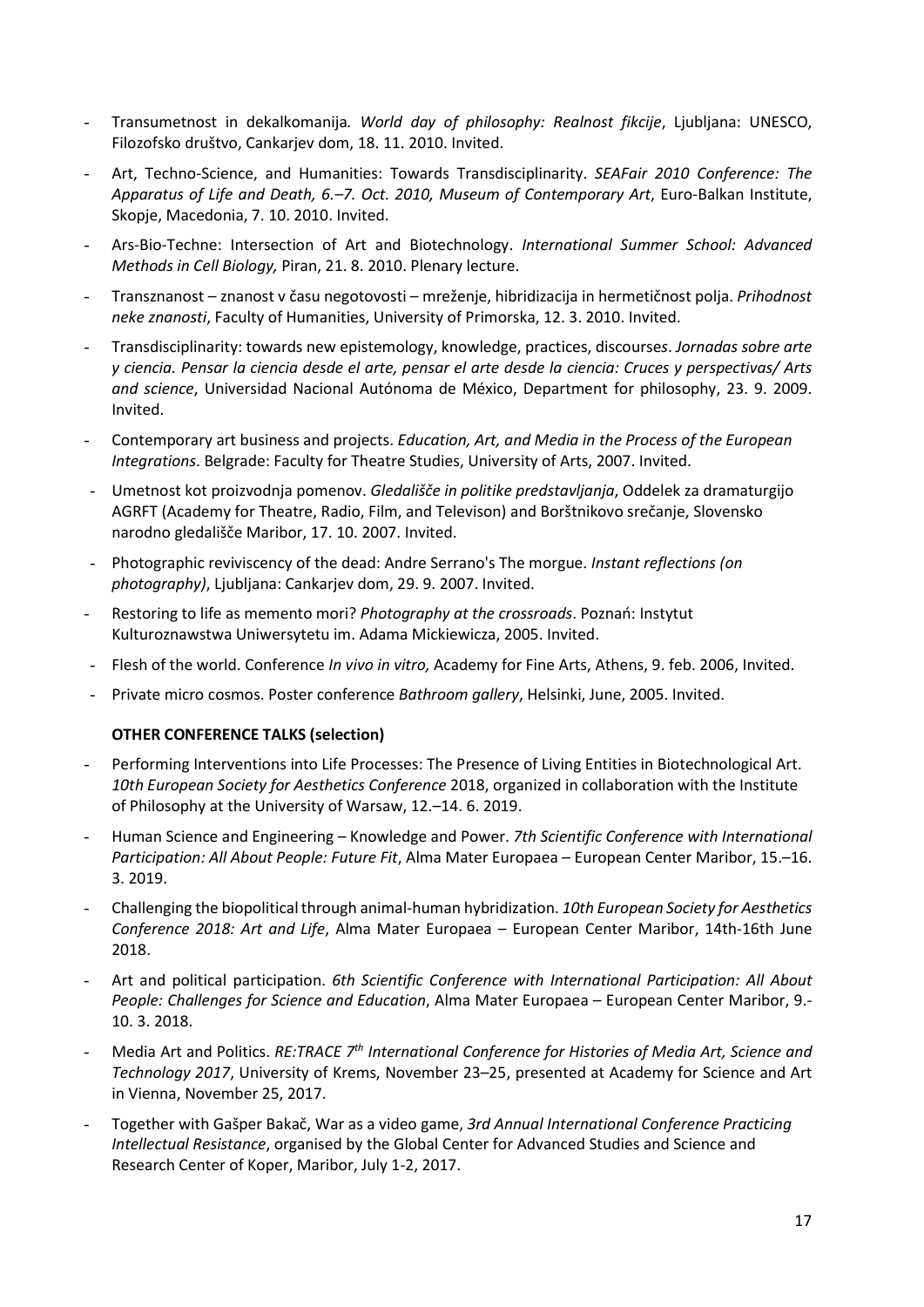- Ustvarjalnost v službi ekonomije = Creativity in service of economy. 5th Scientific Conference with International Participation: All About People: Interdisciplinarity, Transnationality, and Building Bridges, Alma Mater Europaea – European Center Maribor, 10.-11. 3. 2017.
- Becoming (m)other Maja Smrekar's biopolitical manifesto, 44<sup>th</sup> conference of the Slovenian Society of Aesthetics: Art and Aesthetics in Post-Transition. Ljubljana: Alma Mater Europea – Institutum Studiorum Humanitatis, 2016.
- Survival tactics and tools as tactical media.  $43^{nd}$  Colloquium of the Slovenian Society of Aesthetics: The aesthetic regime of art: dimensions of Rancière's theory, Ljubljana, Atrium ZRC SAZU, November 27-28, 2015. Jacques Rancière was a participating guest scholar at the conference.
- Interveniranje v svetost potrošnje, 42<sup>nd</sup> Colloquium of the Slovenian Society of Aesthetics: Umetnost in marksistična teorija v kontekstu kritike politične ekonomije, v sindikalni dvorani Stare mestne elektrarne, Ljubljana, 26. nov. 2014.
- Observation as subjection of the object.  $41<sup>st</sup>$  International Colloquium of the Slovenian Society of Aesthetics: Aesthetics and Space. Ljubljana: Slovenian Society of Aesthetics, Vitanje: Center for Culturalization of Space, 2013.
- New Renaissance: Techne and Nature, Art and (Bio) Technology, 40<sup>th</sup> International Colloquium of the Slovenian Society of Aesthetics: Surplus Art: Art – Science – Philosophy, Ljubljana, October 10–13 2012.
- Epistemology, Ontology, and Ideology of Biotechnological Mediation in Body and Life. Conference of the Soceity for Phenomenology and Media: Technology, Epistemology, Ontology, and Ideology, University of San Diego, 17. 2. 2012.
- Perspicere vs. proicere in genetic profiling and genotyping.  $39<sup>th</sup>$  International Colloquium of the Slovenian Society of Aesthetics: Contemporaneity in Art, Slovenian Society of Aesthetics, Koper: Science and Research Centre, University of Primorska, 2.–4. 6. 2011, 3. 6. 2011.
- Biotechnology in art: the issue of ethical evaluation of biotech art projects. Blindfold: censorship, art and voluntary blindness, Horizonti, Ljubljana: Slovenian Academy for Science and Art, Science and Research Centre (ZRC SAZU), Ljubljana, 28. 11. 2011.
- Rhizomatic body: biotechnology and tactile strategies of transart, (Tactile Perception and the (New) Media Contents), 13th Annual Conference Society for Phenomenology and Media: Hyperculturality: Identity and Migration, 16th–19th March, 17. March 2011, Freiburg: Albert-Ludwig Universität.
- Spodbujanje kritičnega in ustvarjalnega mišljenja z branjem strokovnih besedil. Bralna pismenost v Sloveniji in Evropi. Ljubljana: Zavod RS za šolstvo, 2011.
- Transumetnost: presečišče umetnosti, tehnoznanosti, humanistike in drugih družbenih praks = Transart: the intersection of art, technoscience, the humanities and other social practices. Interdisciplinary scientific meeting Spheres of interculturality, Koper: Science and Research Center, University of Primorska, 26<sup>th</sup> November 2010.
- Transumetnost: presečišče umetnosti, tehnoznanosti, humanistike in drugih družbenih praks. Prostori medkulturnosti, Science and Research Centre & Faculty of Humanities, University of Primorska, 26. 11. 2010.
- Transaesthetics: aesthetics, art and science in the postmodern turn. 18<sup>th</sup> International Congress of Aesthetics: Diversities in aesthetics, Beijing: Normal University, 2010, August 9th-13<sup>th</sup>, 5. 8. 2010.
- Transart and aesthetic revolution in the postmodern turn.  $38<sup>th</sup>$  International Colloquium of the Slovenian Society of Aesthetics: Artistic revolutions, Koper, 4. 6. 2010.
- Art and the features of contemporaneity: some practices from Slovenia.  $37<sup>th</sup> International$ Colloquium of the Slovenian Society of Aesthetics: Philosophy of Art and Literature Today: Slovenia, China, Koper, 11. jun. 2009.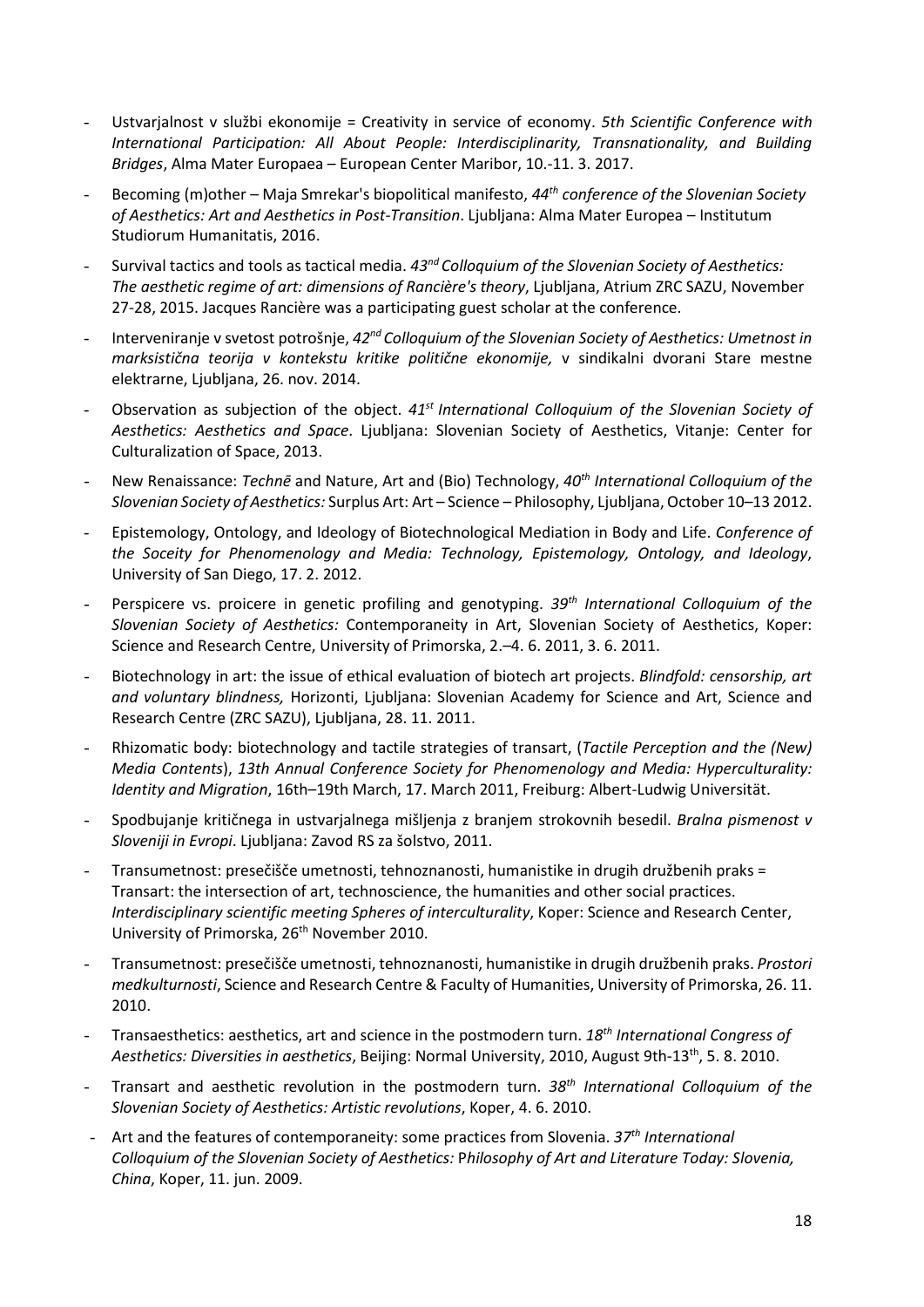- Avant-garde of contemporaneity: critical, activist and resisting strategies in contemporary art.  $36<sup>th</sup>$ International Colloquium of the Slovenian Society of Aesthetics: Art, Subversion, Madness, Ljubljana: Slovenian Academy for Science and Art, Science and Research Center, November 6–8 2008, 7. nov. 2008.
- Možnosti sodobne estetike. 35<sup>th</sup> Colloquium of the Slovenian Society of Aesthetics: Aesthetics in Slovenia. Ljubljana: 25th and 26th October 2007.
- Playing with a living presence: bio art. XVIIth International Congress of Aesthetics: Aesthetics Bridging Cultures, Ankara, Turkey, 13. 7. 2007.
- Hegel's conception of the end of art: some remarks. III mediterranean congress of aesthetics: imagination, sensuality, art = III congres mediterraneen d'esthetique: l'imagination, la sensualité, l'art: Portorož, 20.–23. september 2006. Koper: Slovenian society for aesthetics, University of Primorska, Faculty of humanities, 2006.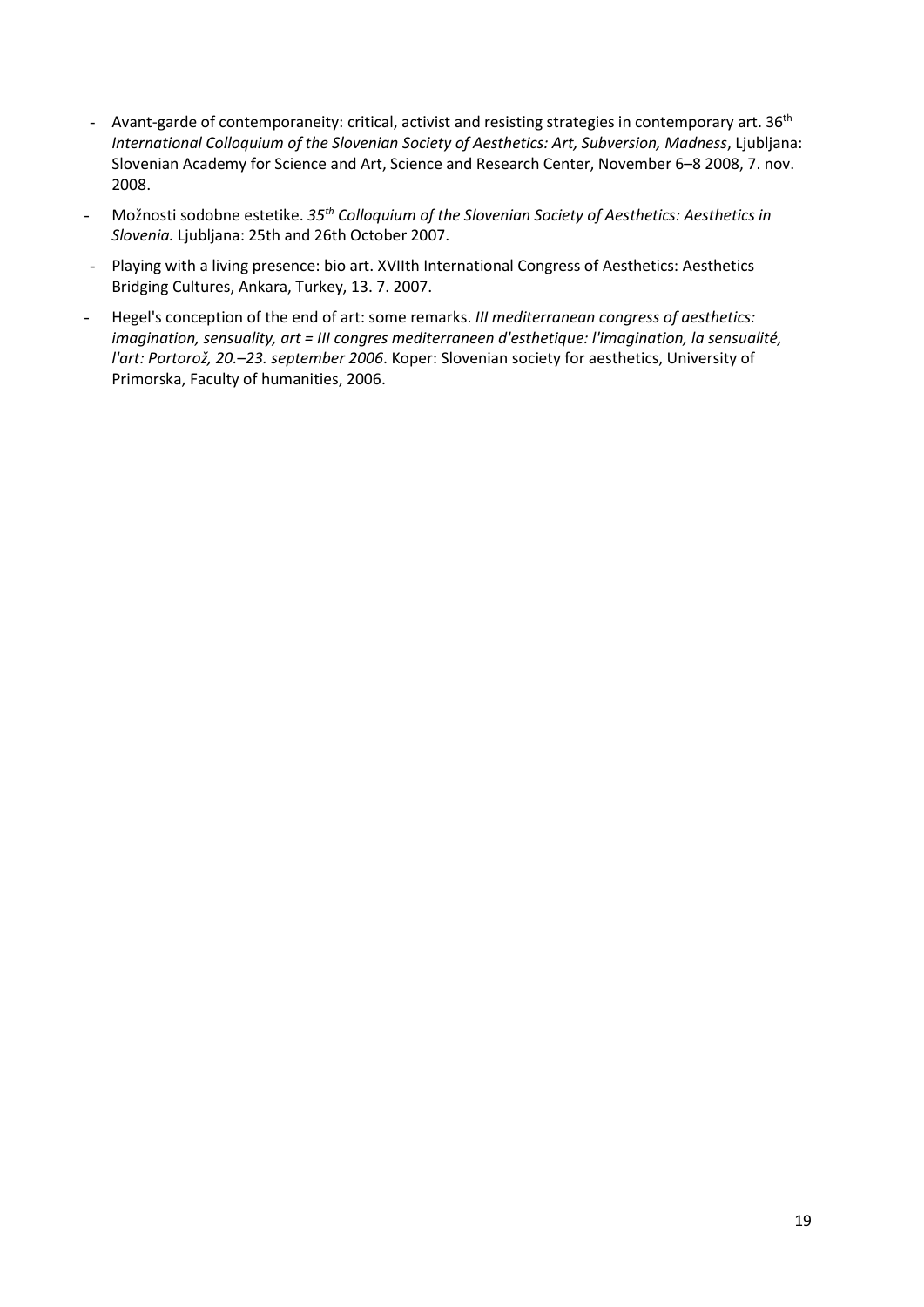# ART SHOWS

Interdisciplinary bio art projects presented at http://www.polona-tratnik.com/

2015–16 Krize in novi začetki: umetnost v Sloveniji 2005–2015: razstava v Muzeju sodobne umetnosti, Metelkova, Ljubljana = Crises and New Beginnings: Art in Slovenia 2005–2015: exhibition at the Museum of Contemporary Art, Metelkova, Ljubljana, 22. 12. 2015–3. 4. 2016

2013 The Pleasure is Mine. Curator: Vladimir Vidmar, Galerija Škuc, Ljubljana. Project Monologues.

2012 ASYMMETRIC EUROPE, Muzej savremene umetnosti Vojvodine, Novi Sad, 16. 11.-2. 12. 2012. Project Hair.

2012 ARSCOPE, 19.-20. 12. 2012, KHM, Köln

2012 Soft Control: Art, Science, and Technologically Unconscious, curator: Dmitry Bulatov, Maribor: European Capital of Culture. Project Initiation.

2012 Sin origen / Sin semilla, ARTEMASCIENCIA, art director: Maria Antonia Goznalez Valerio, Mexico City. Project Rhizome Nomad.

2012 Life Affairs / Aféry života, BIOART show, 18. 10. 2012-18. 11. 2012. DIG gallery / Strojárenská 3, Košice, Slovakia.

2012 Sculpture Today. Transhumanism and New Renaissance. Curators: Tomaž Brejc, Jiri Kočica, Irena Čerčnik, Polona Tratnik. Galerija sodobnih umetnosti Celje / Gallery of Contemporary Art Celje. Project Rhizome Nomad.

2012 Nano Art, curator: Jože Slaček, Maribor: European Capital of Culture. Project Hair - virtual reality edition.

2011 12 mm (Operation, Hair in vitro, Laboratory) and Miško Šuvaković featuring Surplus LIFE: The Philosophy of Contemporary Transitional Art and Form of Life; With Regards to the Artistic Productions of Polona Tratnik, panel discussion with Miško Šuvaković, Miomir Knežević, Mojca Puncer and Ajda Marič. Horizonti and Kapelica Gallery.

2011 SZENARIEN ÜBER EUROPA. SZENARIO 1, 10.09.-13.11.2011, GALERIE FÜR ZEITGENÖSSISCHE KUNST LEIPZIG, curator: Miško Šuvaković et al.

2011 Kiparstvo danes: Kipi, figure in telesa (Sculpture Today: Sculpture, Figures, Bodies), co-curator, Galerija sodobnih umetnosti Celje (Gallery of Contemporary Art Celje), various locations, 22. 9. – 13. 11. 2011.

2011 BIO+FICTION: Synthetic Biology Science, Art, and Film Festiva, Vienna, 13.-14.5. 2011.

2010 Hair in Vitro, Horizonti, performative intervention June 17, SCCA, Ljubljana.

2010 SEAFAir, The Apparatus of Life and Death, Skopje, October 2010.

2010 Hair In Vitro, Horizonti, performative installation at Kiparstvo danes (Sculpture Today), Galerija sodobnih umetnosti Celje (Gallery of Contemporary Art Celje), 10. 9.–10. 10. 2010.

2010 Kiparstvo danes: Komponente, stičišča in presečišča (Sculpture Today: Components, Links, Intersections), co-curator, Galerija sodobnih umetnosti Celje (Gallery of Contemporary Art Celje), various locations, 10. 9.–10. 10. 2010.

2009 Ecology of Techno Mind, Kapelica Gallery Featured Art Scene, curator Jurij Krpan, Cosinus, European Commission for Science and Research, Berlaymont, Brusseles (Belgium), 30 June –30 September / Unique

2008 In Vitro & Transspecies, with dr. Miomir Knežević, Kapelica Gallery, Ljubljana (Slovenia), December / solo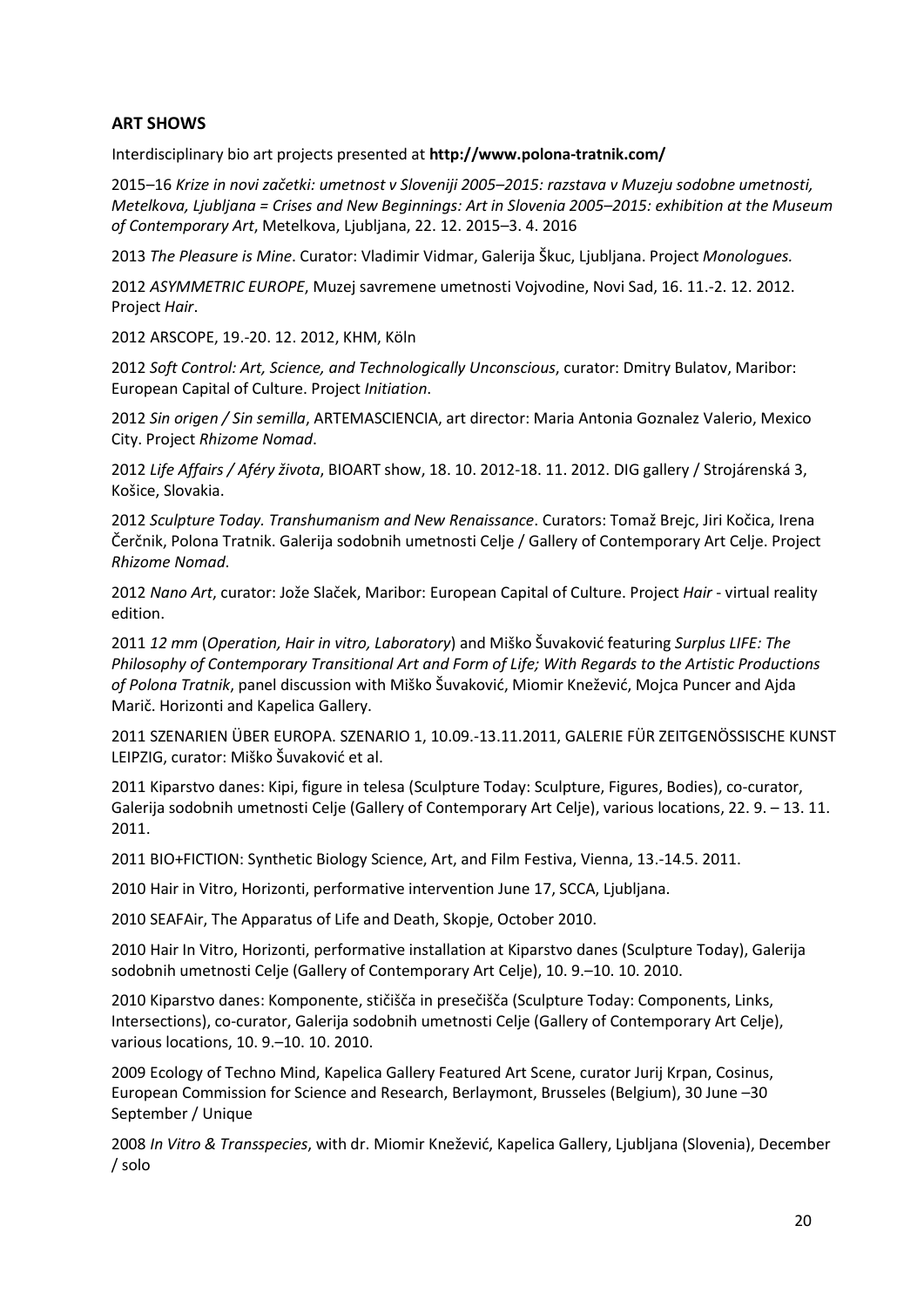2008 Accidentes Controlades, Ex Teresa Arte Actual, curator Edith Medina, Mexico City (Mexico), November / Unique

2008 Ars Electronica Festival (A New Cultural Economy), Ecology of Techno Mind, Kapelica Gallery Featured Art Scene, curator Jurij Krpan, Lentos Museum, Linz (Austria), September / Micro Flesh, Unique

2008 Micro Flesh, Cosinus, European Commission for Science and Research, Berlaymont, Brusseles (Belgium), 2 april–30 June / solo

2007 Land[e]scape. Zeitgenössische Kunst aus Slowenien, curators Breda Kolar Sluga, Simona Vidmar, Künstlerhaus Graz (Austria), July–September / In-Time

2007 Vit<a>rti, curator Martin uit den Bogaard, Verbeke Foundation, Kemzeke (Antwerpen, Belgium), June–October / Hair

2007 BIOS 4, curator Antonio Cerveira Pinto, Sevilla (Spain) / Private Bowls

2006 Triennial of Contemporary Slovenian Art U3, curator Jurij Krpan, Museum for Modern Art Ljubljana, December 06-January 07 / Unique

2006 Microcosm, City Gallery Villach (Austria), 14 September–18 October / solo

2006 Picke = Pussy, curator Nevenka Šivavec, Gallery Racka (Likovni salon Celje), Celje (Slovenia), September / Monologues 02/06

2006 In Vivo in Vitro, curator Anna Hatztigiannakis, Artopos, Academy for Fine Arts, Athens (Greece), 9. 2.–12. 3. 2006 / Unique

2005 Lasje = Hair, Miklova hiša Gallery, Ribnica (Slovenia), October / solo

2005 Cisto – umazano = Pretty - Dirty, Škuc Gallery, Ljubljana, Slovenia / In-Time

2005 Festival BREAK 2.3, various locations: former Intestinal Factory, Botanical Garden, Kodeljevo Castle, Kapelica Gallery, November / art director

2005 Festival Touch me, Zagreb (Croatia) / In(threat)timity, in situ installation

2005 Zeleno, ki te ljubim zeleno = Green as I Love You Greenly, Artreflect, Kodeljevo Castle / painting exhibition of various authors, curator

2005 Lasje = Hair, Mala Gallery (Museum of Modern Art), Ljubljana (Slovenia), May / solo

2005 95'05: teritoriji, identitete, mreže: slovenska umetnost 1995-2005 = Territories, Identities, Nets: Slovene art 1995-2005, curators Igor Zabel, Igor Španjol, Museum for Modern Art Ljubljana / 37°C

2004 Zasebne skodelice = Private bowls, Prirodoslovni muzej Slovenije, Ljubljana, December / solo

2004 Breakthrough, curators Bojana Kunst, Nataša Petrešin, Grote Kerk, Den Haag (Netherlands) / Private Bowls

2004 Sedem grehov = The Seven Sins; Ljubljana – Moscow, curators Zdenka Badovinac ZViktor Misiano, Igor Zabel, Museum for Modern Art Ljubljana (Slovenia

2004 Biennial for Electronic Arts Perth (BEAP), Bio Difference, curators Oron Catz, Ionat Zurr, Perth (Australia) / Private Bowls

2004 Mikrokozmos = Microcosm, City Gallery Nova Gorica (Slovenia), May / solo

2004 Osem = Eight, Finžgarjeva gallery, Ljubljana (Slovenia)

2003 L 'Art Biotech, curator Jens Hauser, Le Lieu Unique, Nantes (France) / 37°C, cold version

2002 Zrcala = Mirrors, curator Petja Grafenauer, Repanšek Gallery, Radomlje (Slovenia) / in situ installation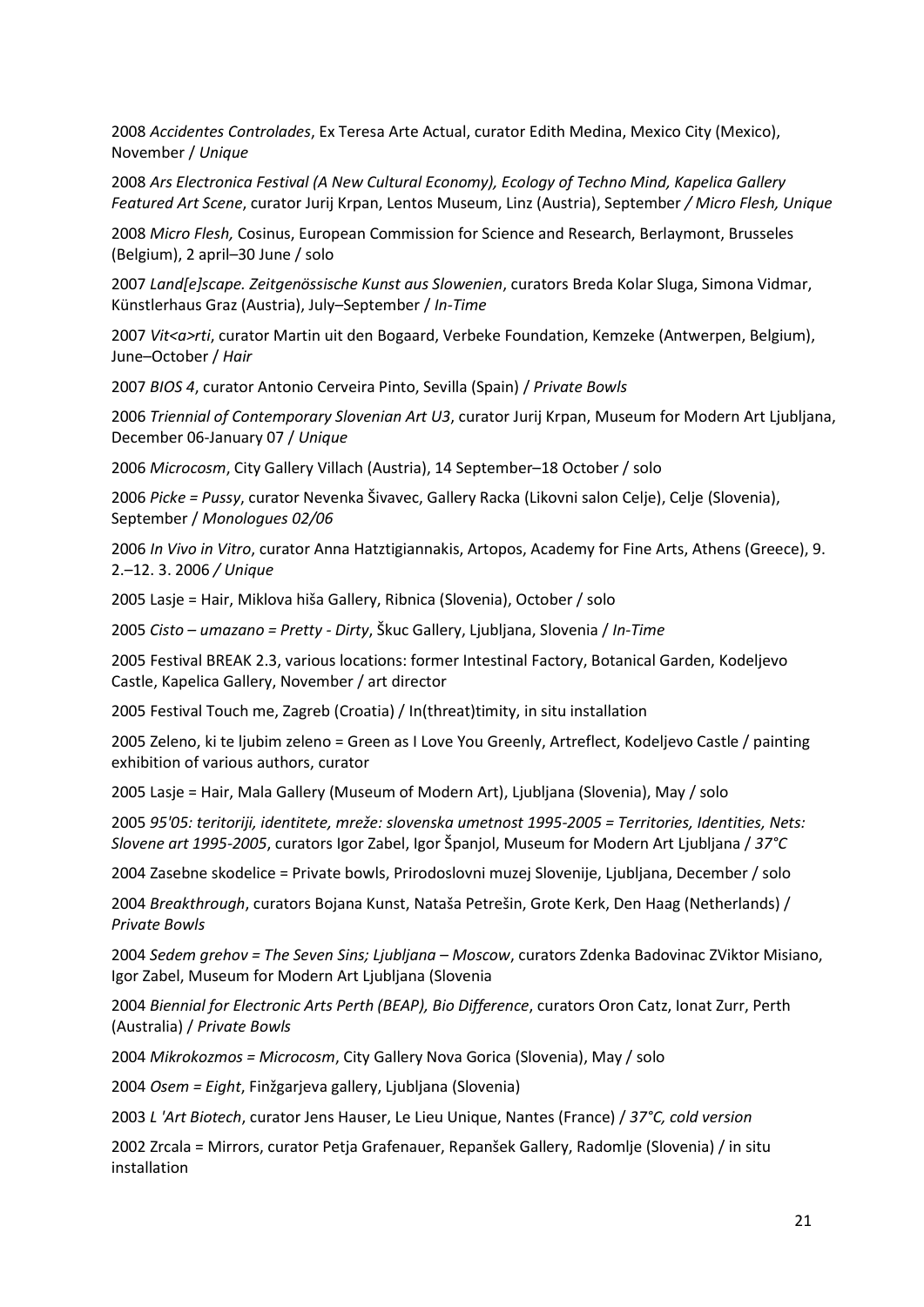2002 Klorofil = Chlorophyll, Bežigrajska galerija, Ljubljana / solo, installation, mixed media

2002 Med telesnim, City Gallery Slovenj Gradec (Slovenia) / Monologues

2001 37°C, 1st, warm version, Kapelica Gallery, Ljubljana (Slovenia) / solo, installation

2002 EigenArt, Chemnitz (Germany) / installation

2002 nominees for the Vordemberge-Gildewart prize, City Gallery Ljubljana (Slovenia) / mixed media

2001 S2, curator Nadja Zgonik, Miklova hiša, Ribnica (Slovenia) / installations

2001 Majski salon = May Saloon, Jakopiceva galerija, Ljubljana / Chairs (donation to Galerija Božidarja Jakca, Kostanjevica na Krki), sculpture

2001 Raznoterost in enost = Variety and and Singularity, curator Emerik Bernard, galerija Murska Sobota / paintings

2001 Fotografija leta 2001, ožji izbor – M'zin, Cankarjev dom, Ljubljana / photography

2000 Panoramika, galerija P74, Ljubljana – Šentvid / solo, installation

2000 Break 21, Rog, old factory place, Ljubljana / installation

2000 Nova slovenska umetnost = New Slovenian Art, National Gallery Vaclavske Namesty (Hradcany), Prague (CZ) / paintings

2000 Generation 95, Congress of the European Regional Televisions CIRCOM, Potsdam (Germany) / paintings

2000 Slike = Paintings, galerija Štekl, Gornji grad / solo, paintings

2000 Photography of the 2000, final selection, M'zin, Cankarjev dom, Ljubljana / photography

1999 Youth Center Gallery, Velenje / solo, paintings

1999 Kompas Gallery, Ljubljana / solo, paintings

1999 the week of culture in Celje city, various public institutions / installation

1999 Student's Works on Paper, Kudos Gallery, Sidney (Australia) / drawings

1999 Ilirija Gallery, Ljubljana / paintings

1999 Velenje Library / paintings

1999 Tri = Three, Kralj Gallery, Novo Mesto / paintings

1999 Moja Jablana = My Apple Tree, curators Harald Draušbaher, Tone Kuntner, City Theatre Ljubljana / illustrations

1999 Isto ni isto = Same is not the Same, curator Emerik Bernard, Miklova hiša, Ribnica / paintings

1999 Ekologija = Ecology, Biotechnical Faculty / installation

1999 Prostori onkraj hitrosti in hrupa = Spaces Beyond Speed and Noise, Zimski salon / Winter Sallon, curator Dominik Križan, City Gallery Ljubljana / video work

1999 Razkrivajoca navzocnost telesa = Disclosing Presence of Body, curators Franc Novinc, Emerik Bernard, City Gallery Ljubljana / drawings

1998 25. Salon mladih = 25th Saloon of Youth, Zagreb (Croatia) / video work

1998 Festival of Computer Art, Maribor (Slovenia) / video work

1998 Razkrivajoca navzocnost telesa = Disclosing Presence of Body, curators Franc Novinc, Emerik Bernard, Miklova hiša, Ribnica (Slovenia) / drawings